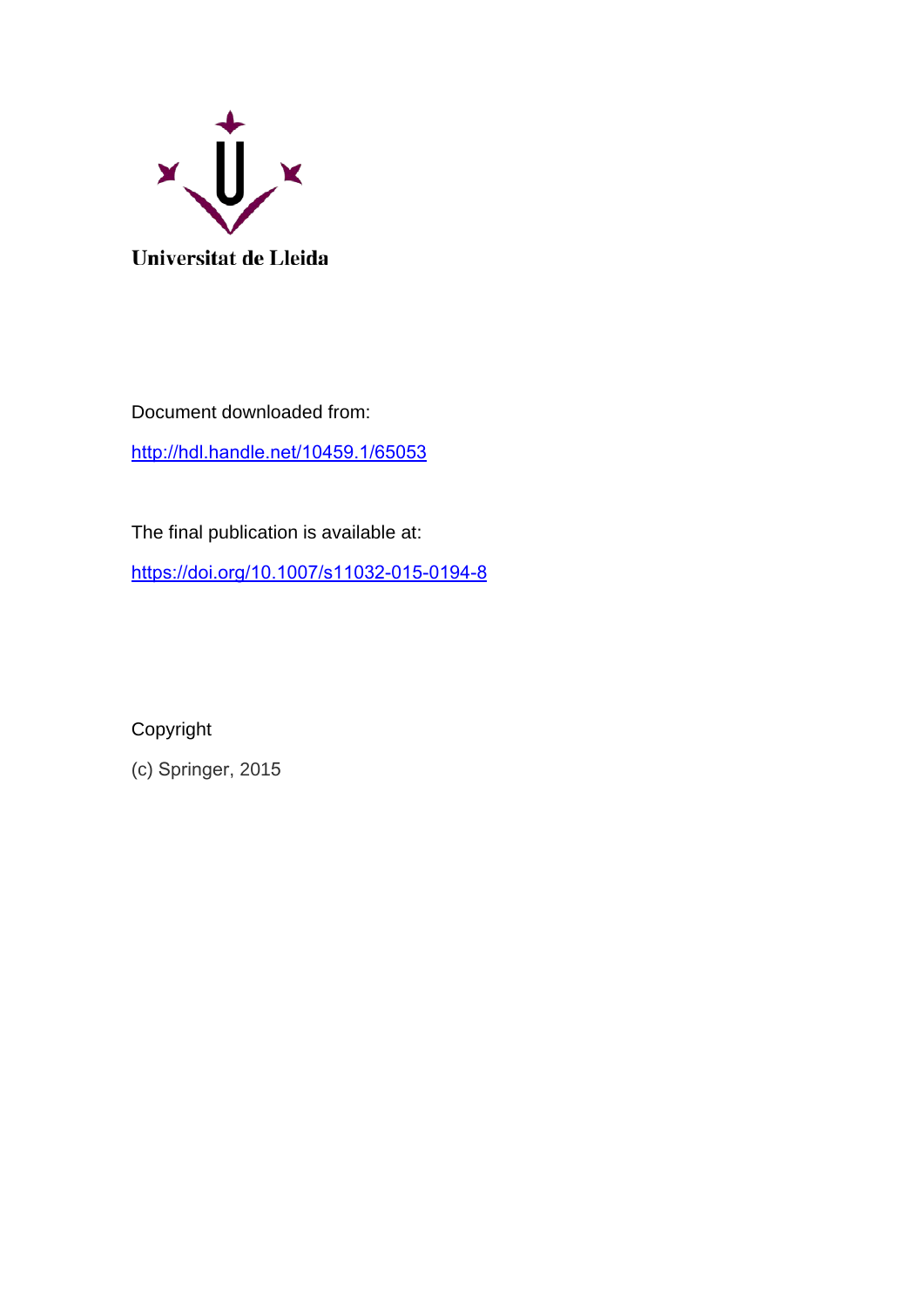| $\mathbf{1}$   | Selection footprints in barley breeding lines detected<br>. by                                                                                                |  |  |  |  |  |  |  |  |
|----------------|---------------------------------------------------------------------------------------------------------------------------------------------------------------|--|--|--|--|--|--|--|--|
| $\overline{2}$ | combining genotyping-by-sequencing with reference genome                                                                                                      |  |  |  |  |  |  |  |  |
| 3              | information                                                                                                                                                   |  |  |  |  |  |  |  |  |
| $\overline{4}$ |                                                                                                                                                               |  |  |  |  |  |  |  |  |
| 5              | Ernesto Igartua <sup>1</sup> , Elsayed Mansour <sup>1,2</sup> , Carlos P. Cantalapiedra <sup>1</sup> , Bruno Contreras-Moreira <sup>1,3</sup> , M.            |  |  |  |  |  |  |  |  |
| 6              | Pilar Gracia <sup>1</sup> , Prudencio Fuster <sup>4</sup> , Juan Escribano <sup>4</sup> , José Luis Molina-Cano <sup>5</sup> , Marian Moralejo <sup>6</sup> , |  |  |  |  |  |  |  |  |
| $\overline{7}$ | Francisco J Ciudad <sup>7</sup> , William T.B. Thomas <sup>8</sup> , Ildikó Karsai <sup>9</sup> , Ana M. Casas <sup>1*</sup>                                  |  |  |  |  |  |  |  |  |
| 8              |                                                                                                                                                               |  |  |  |  |  |  |  |  |
| 9              | <sup>1</sup> Estación Experimental de Aula Dei, EEAD-CSIC. Avda. Montañana, 1005, 50059-Zaragoza.                                                             |  |  |  |  |  |  |  |  |
| 10             | Spain                                                                                                                                                         |  |  |  |  |  |  |  |  |
| 11             | <sup>2</sup> current address, Agronomy Department, Faculty of Agriculture, Zagazig University, Zagazig-                                                       |  |  |  |  |  |  |  |  |
| 12             | 44519 Egypt                                                                                                                                                   |  |  |  |  |  |  |  |  |
| 13             | <sup>3</sup> Fundación ARAID, calle María de Luna 11, 50018 Zaragoza, Spain                                                                                   |  |  |  |  |  |  |  |  |
| 14             | <sup>4</sup> Instituto Técnico Agrónomico Provincial de Albacete (ITAP), Avda Gregorio Arcos s/n, Apdo.                                                       |  |  |  |  |  |  |  |  |
| 15             | de correos 451, 02080 Albacete                                                                                                                                |  |  |  |  |  |  |  |  |
| 16             | <sup>5</sup> Institut de Recerca i Tecnología Agroalimentàries (UdL-IRTA), Avda Rovira Roure 191, 25198                                                       |  |  |  |  |  |  |  |  |
| 17             | Lleida, Spain                                                                                                                                                 |  |  |  |  |  |  |  |  |
| 18             | <sup>6</sup> Universitat de Lleida, UdL, Avda. Rovira Roure 191, 25198 Lleida, Spain                                                                          |  |  |  |  |  |  |  |  |
| 19             | <sup>7</sup> Instituto de Tecnología Agraria, Junta de Castilla y León, ITACyL, P.O. Box 172, 47071                                                           |  |  |  |  |  |  |  |  |
| 20             | Valladolid, Spain                                                                                                                                             |  |  |  |  |  |  |  |  |
| 21             | <sup>8</sup> The James Hutton Institute, Invergowrie, Dundee DD2 5DA, UK                                                                                      |  |  |  |  |  |  |  |  |
| 22             | Centre for Agricultural Research, Hungarian Academy of Sciences, H-2462 Martonvásár,                                                                          |  |  |  |  |  |  |  |  |
| 23             | Hungary.                                                                                                                                                      |  |  |  |  |  |  |  |  |
| 24             |                                                                                                                                                               |  |  |  |  |  |  |  |  |
| 25             | Corresponding author:                                                                                                                                         |  |  |  |  |  |  |  |  |
| 26             | acasas@eead.csic.es, FAX: +34 976716145, PHONE: +34 976716085                                                                                                 |  |  |  |  |  |  |  |  |
| 27             |                                                                                                                                                               |  |  |  |  |  |  |  |  |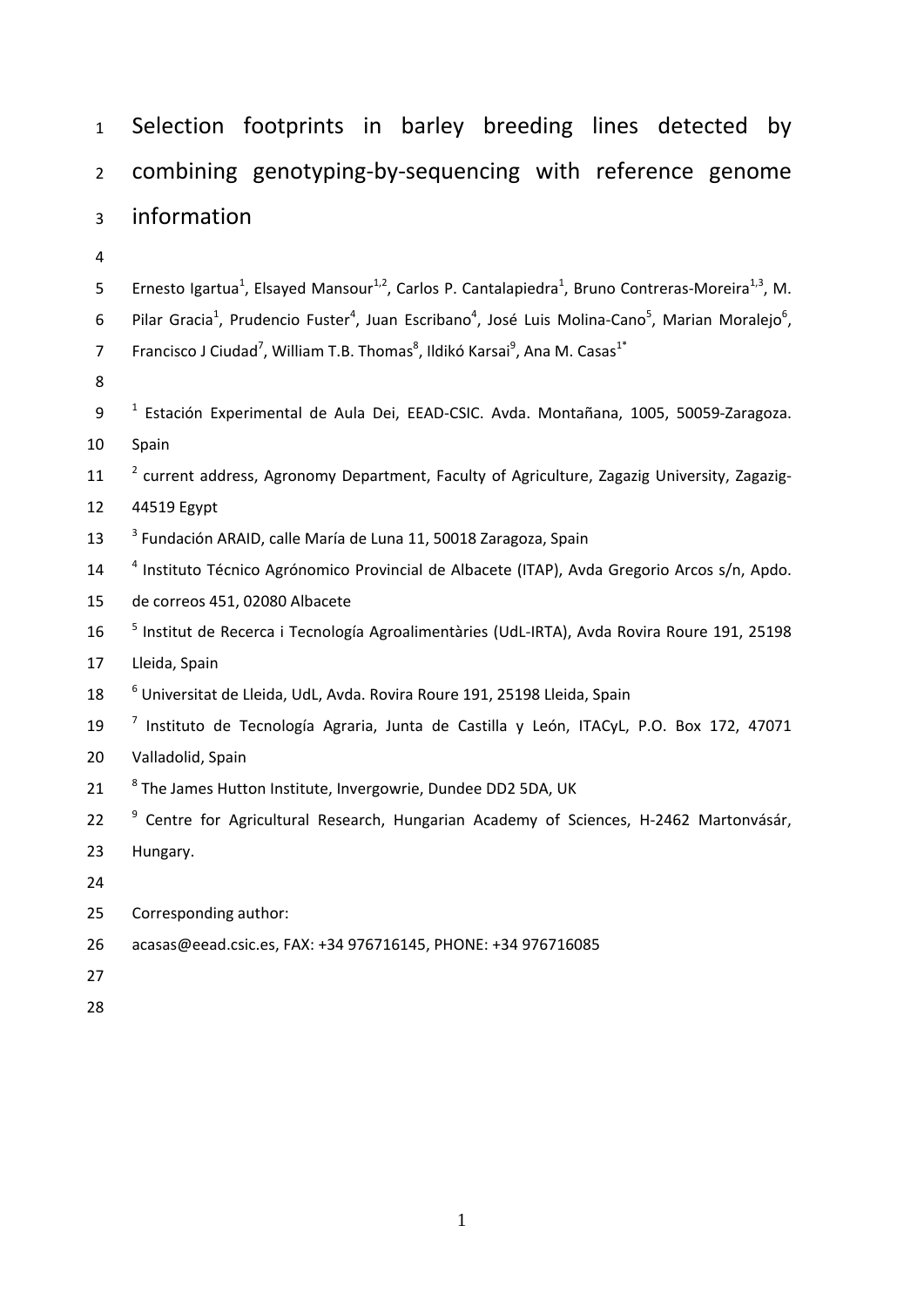**Abstract**: This study is a retrospective analysis of an elite cross from the Spanish National Barley Breeding Program. This was the most successful cross produced in the breeding program in the past 20 years. The progeny from this cross has been investigated at two points in the program, before and after selection, through the analysis of allelic frequencies at a number of genetic loci with molecular markers. Shifts in allelic frequencies after selection allowed the identification of genomic regions with selection footprints likely due to the breeding process. The cross was replicated in three different years and, therefore, the three progenies represent different selection histories but, in all cases, were preferentially selected compared to the lines from other crosses used in the program. The progenies were sampled at two generations, before conscious selection (F2) and after 6 generations of selection (F8). The F2 plants were genotyped with microsatellites, whereas 31 F8 lines were surveyed for SNP and presence/absence variation polymorphisms using a genotyping‐by‐sequencing system (DArTseq). The DArTseq markers were aligned to the barley physical map and, after curation, over 3000 were still available for the analysis. Overall, 15 genomic regions in the F8 lines had allele frequencies beyond chosen thresholds, indicating selection, 8 towards parent Orria and 7 towards Plaisant. These selection footprints partially validated QTLs detected though classical linkage mapping in a RIL population of the same cross. These validated selection footprints convey useful information for barley breeding, either through marker assisted selection or genomic selection.

**Keywords**: Barley, breeding, selection footprint, genotyping‐by‐sequencing

 **Abbreviations**: GBS, genotyping‐by‐sequencing; SNP, single nucleotide polymorphism; PAV, presence‐absence variation; QTL, quantitative trait locus

- 
-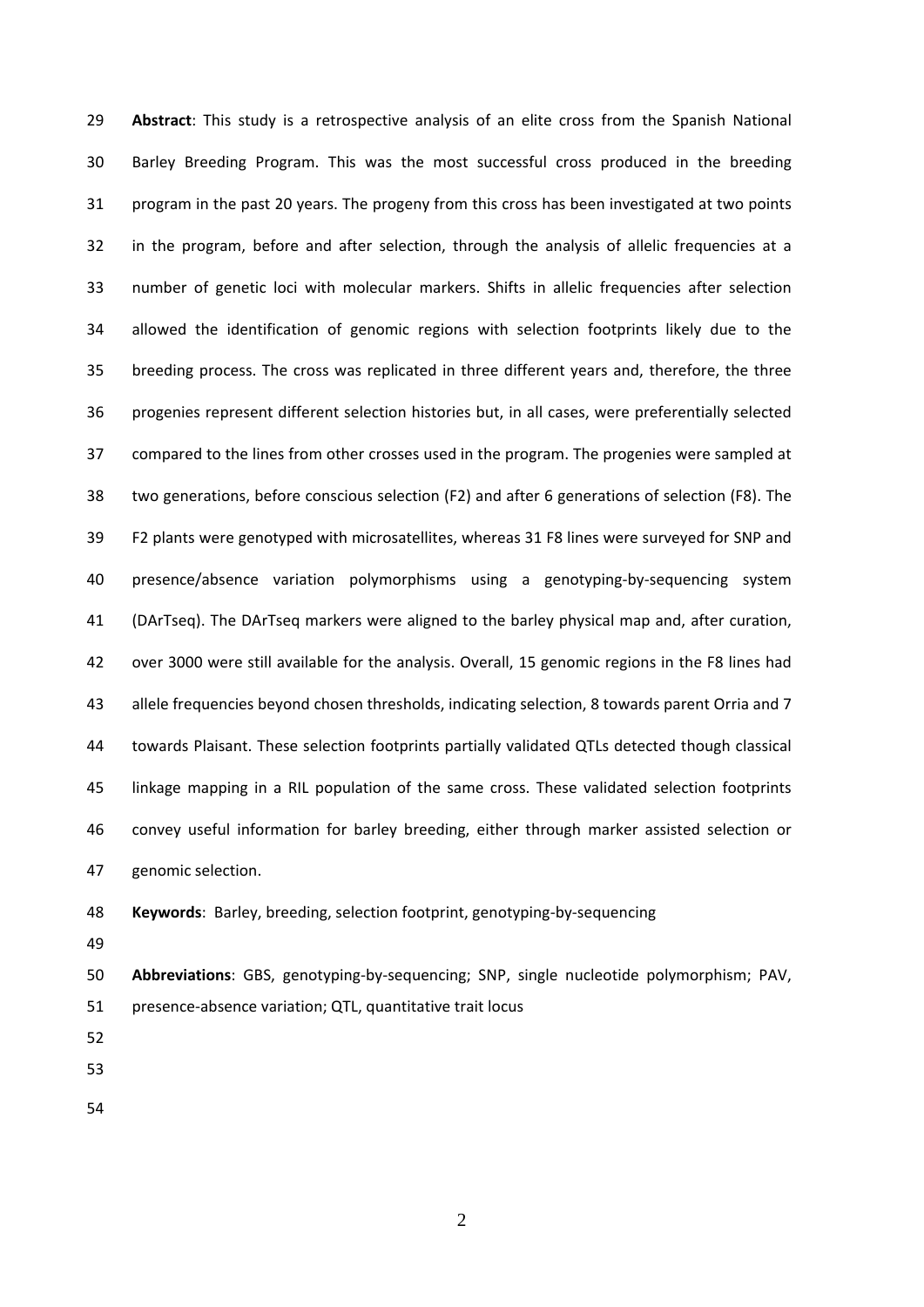The use of molecular markers has become an important tool for genetic analysis and crop improvement (Rae et al. 2007; Varshney et al. 2007b). They are most commonly used for the exploration of genetic diversity, for the identification of genomic regions influencing traits of interest and for the selection of desirable phenotypes through the use of populations designed specifically for that purpose (Stuber et al. 1992; Mather 2002). But molecular markers can also be used to analyze existing populations and derive conclusions about the selective forces that shaped their genomes. This approach has been used extensively to analyze natural populations (Linhart and Grant 1996), but can also be attempted to analyze the outcome of breeding programs. Selection over generations, either natural or artificial, increases the frequencies of favourable alleles for the fitness of the organisms and, at the same time, decreases the frequencies of less favourable alleles, therefore resulting in shifts in allele frequencies at the population level (Allard 1996; Falconer and Mackay 1996; Danquah and Barrett 2002; Wisser et al. 2011).

 Monitoring the evolution of molecular markers' allele frequencies during the selection process has been proposed as a tool to identify specific regions of the genome related to trait(s) under selection (Wisser et al. 2008). The increase in frequency of favorable alleles due to selection is detected as shifts of allelic frequencies from their expected values under a random or neutral scenario. This approach has been named "selection mapping". Historically, a number of studies have proven the principle that phenotypic change can be explained by significant changes in allele frequencies between generations, at loci governing important characters due to selection. Classical studies of this kind in barley were carried out by Allard and collaborators (Jain and Allard 1960; Allard and Jain 1962; Allard et al. 1972; Clegg et al. 1972, 1978; Kahler et al. 1975; Allard 1988), but also by Hockett et al. (1983) and Charlesworth and Charlesworth (1998). In other cereal species, selection mapping has been used as a tool to monitor recurrent selection, as in oat (De Koeyer et al. 2001), and maize (Stuber and Moll 1972; Labate et al. 1999; Coque and Gallais 2006).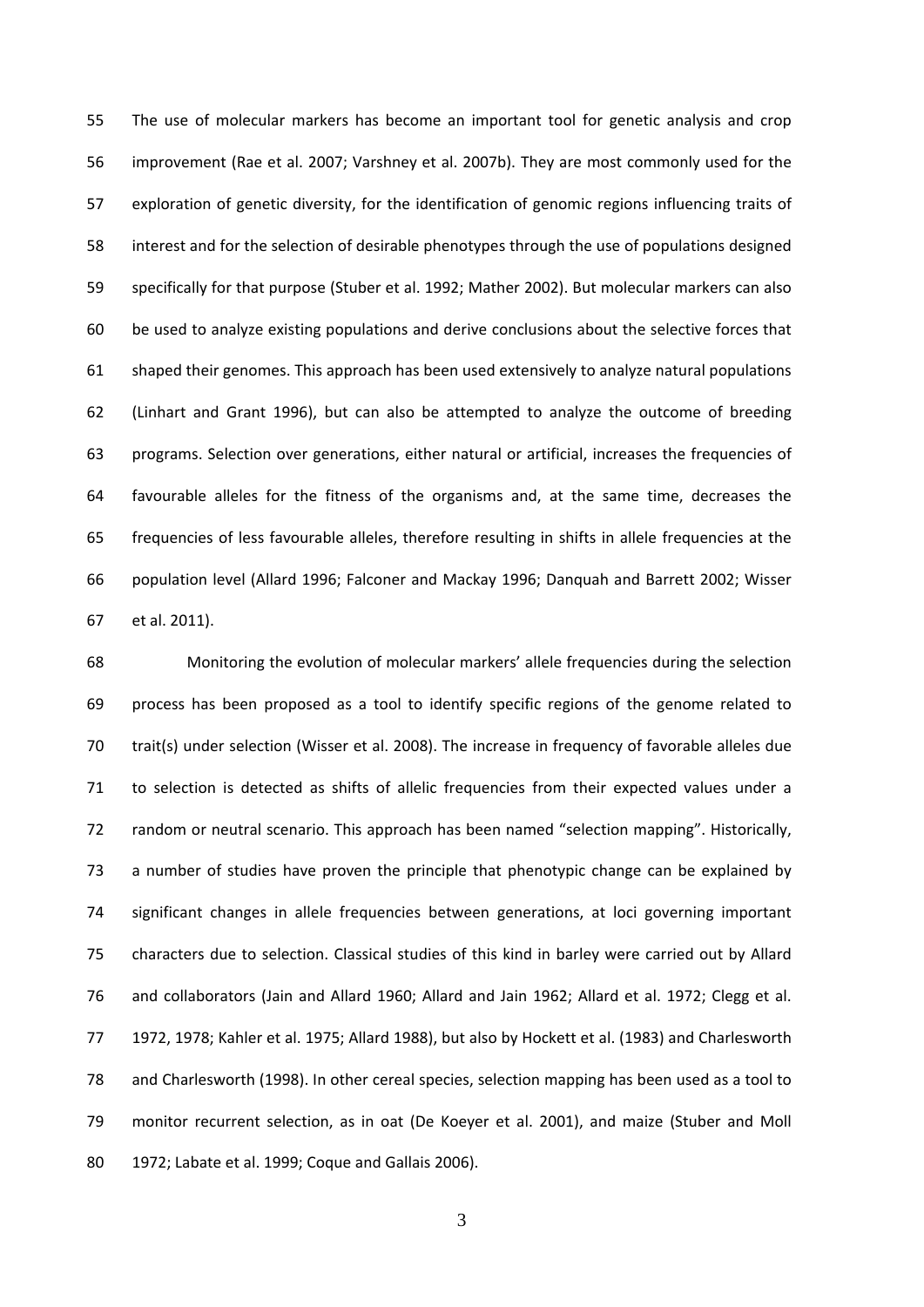This study is a retrospective analysis of an elite cross from the Spanish National Barley Breeding Program. The cross was the most successful cross produced in the breeding program in the past 20 years. Many progeny were selected in the early generations, resulting in a large 84 number of advanced lines, some of which were released as cultivars in recent years in Spain. It is, therefore, a very relevant resource for 6‐row barley breeding in Mediterranean environments. The progeny from this cross was investigated at two points in the program, before and after concious selection, through the analysis of allelic frequencies at a number of genetic loci with molecular markers. The objective of this study is to identify genomic regions that may represent selection footprints as a consequence of the breeding process, indicating possible targets for marker assisted selection in this and other crosses where such regions are segregating. This approach has some similarities with genomic selection (Heffner et al. 2009) but, rather than building on new phenotyping of a training population, it relies on extensive past records and materials of a breeding program to derive conclusions about the breeding value of specific genomic regions. Pozniak et al. (2012) already encouraged the use of breeding records for this purpose in crop plants.

#### **Materials and methods**

 The Spanish breeding program follows a pedigree scheme, in which F1 plants from biparental crosses are selfed over 9 generations. Samples of the F2 generation from each cross are distributed across 4 breeding centres (Albacete, Lleida, Valladolid and Zaragoza) and are selected at each site for 4 generations before selections from each site are amalgamated into a joint selection scheme from the F6 onwards. At each generation, the progenies are evaluated for phenotypic traits, and the best are selected and promoted to the next generation, up to the F10. The cross between cultivars Orria and Plaisant was made three times in the breeding program, each at a different year, with different direction of crossing: 93Z074 (made in Zaragoza in 1993, as Plaisant × Orria), 96V738 (made in Valladolid in 1996, as Orria × Plaisant)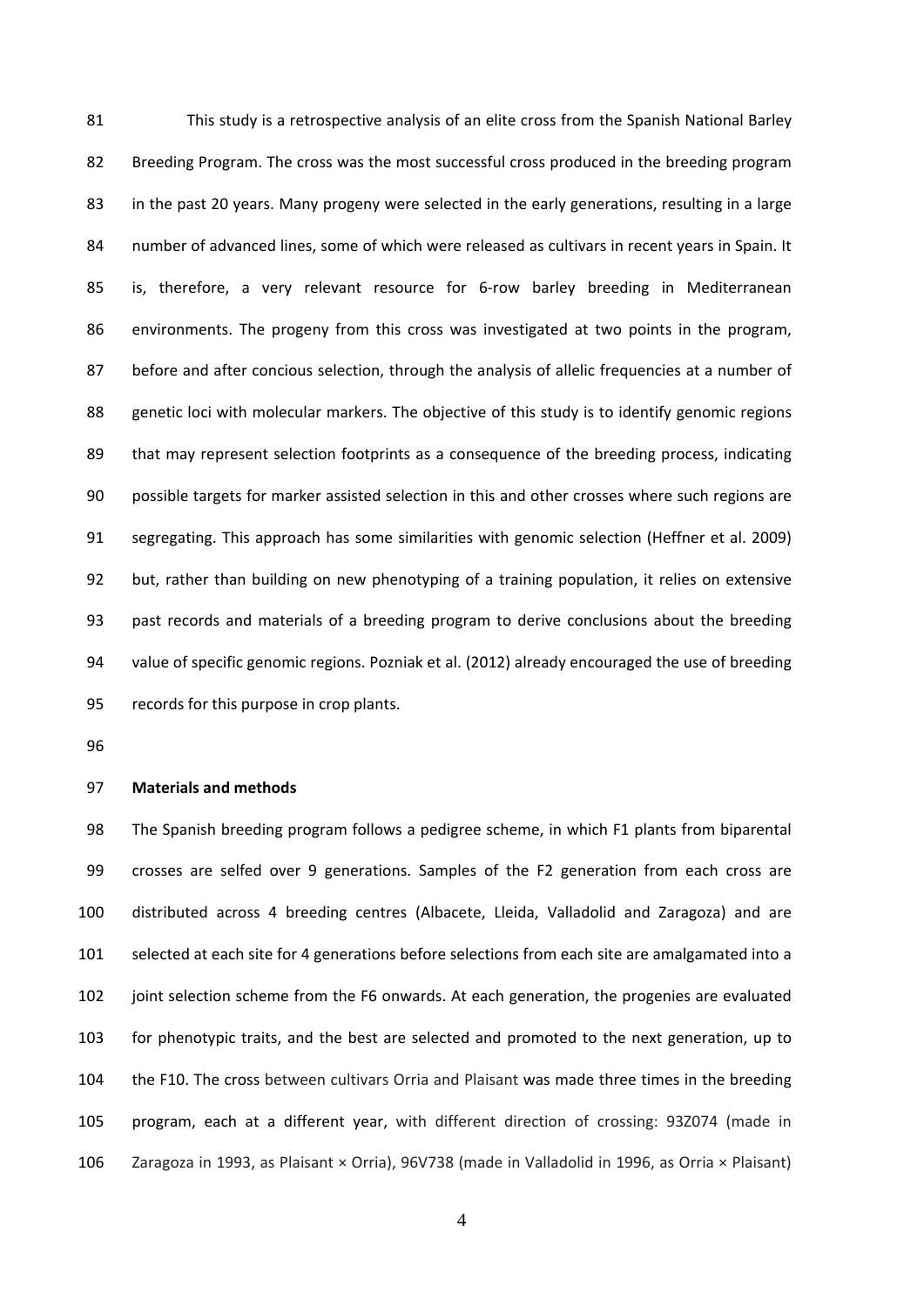and 97L058 (made in Lleida in 1997, as Orria × Plaisant). Therefore there is a certain replication of the selection process, which ensures that line selection is not the result of chance events 109 occurred at a single year or location. Orria is a six-row winter-sown cultivar with a mild vernalization requirement; it needs approximately two weeks of cold temperatures for full induction of heading (Fig. S1) and is very productive across most regions of Spain. Plaisant is 112 also a six-row cultivar, but it is a typical winter type that needs a considerable vernalization time to achieve timely induction of flowering (Fig. S1), and it is less productive than Orria.

 The crosses were sampled at two generations, before conscious selection (F2) and after 6 cycles of breeders' selection (F8). It is not possible to retain all material from a breeding program for an indefinite period and thus only two of the original F2 populations (93Z074 and 117 96V738) could be utilized. Forty-one of the 45 advanced lines that reached the F8 generation in the breeding program (total number for the three crosses) were also available for analysis.

 Genomic DNA was extracted, from leaf tissue, using the NucleoSpin Plant II kit (Macherey‐Nagel, Düren, Germany). SSR genotyping was carried out in denaturing 121 polyacrylamide gels after silver staining, following the protocol of Bassam et al. (1991). Gene- specific markers were evaluated in agarose gels, stained with SYBR Safe (Invitrogen, Carlsbad, USA). A total of 102 plants from the 93Z074 F2 population were harvested for DNA extraction and marker analysis. Twenty eight polymorphic microsatellite markers (simple sequence repeats, SSRs), distributed throughout the genome and two markers of flowering time genes, *VrnH1* and *PpdH1* were chosen to genotype this F2 population. In a second step, 130 plants from the 96V738 F2 population were analyzed with 11 microsatellite markers and a marker for the *VrnH1* gene. Previous genotyping had established that Orria and Plaisant both carried the same winter allele at *VrnH2* (Loscos et al. 2014) and thus full winter habit in this population was governed by segregation of the parental alleles at just *VrnH1* (details on the control of the vernalization process by these genes is given in Distelfeld et al. 2009)*.* The F8 lines were genotyped using different sets of markers: SSRs, SNPs and flowering genes (Table S1). Not all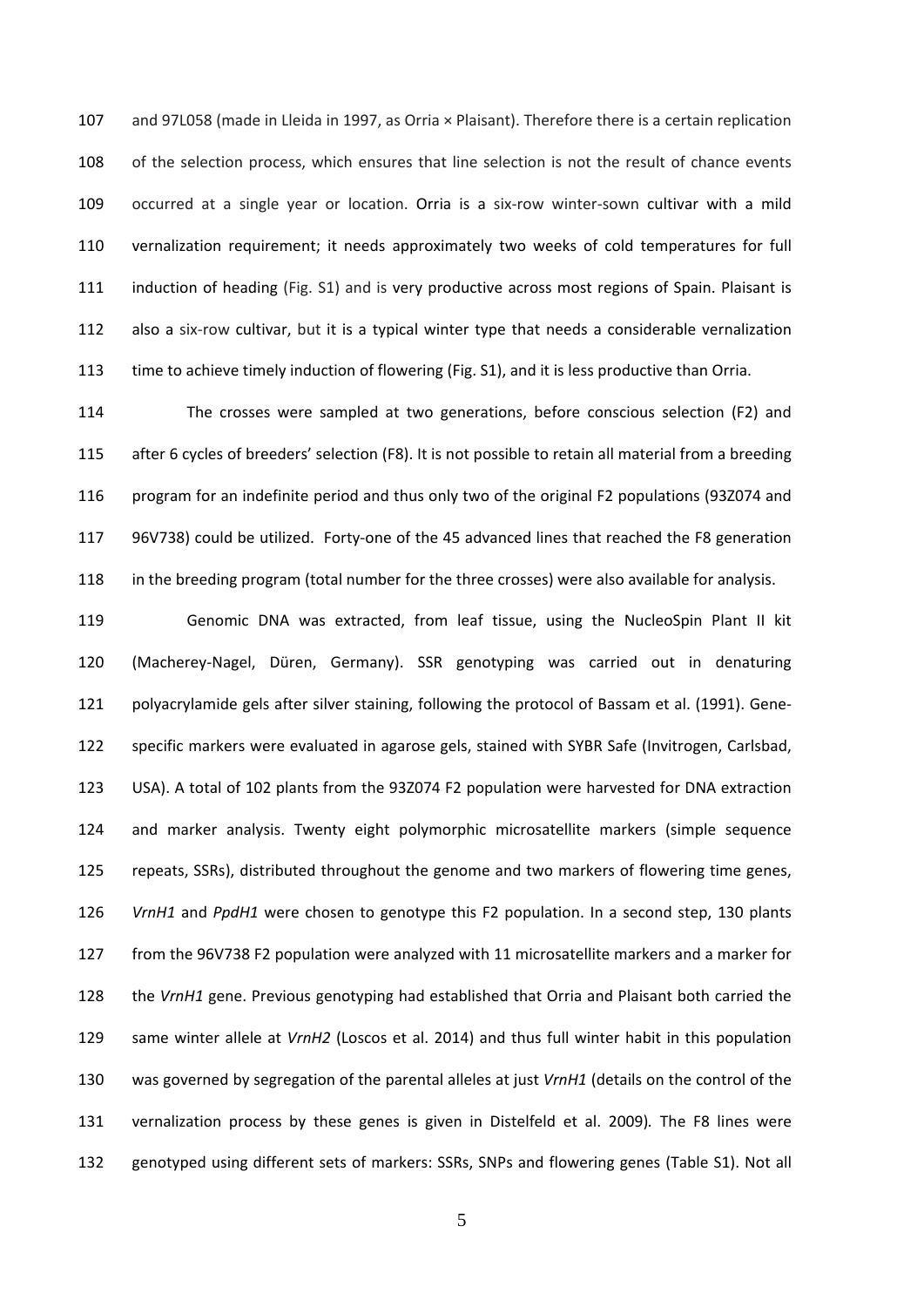F8 lines could be genotyped with the whole set of markers. There were some gaps due to different causes. Indeed, 39 lines had been routinely genotyped with 48 random SSR markers in the framework of the breeding program, 28 of them polymorphic in this cross, and the data were incorporated to this study. The rest of the markers could only be assayed on lines for which either DNA or seed was still available in 2012. In addition, markers for 2 flowering genes relevant for adaptation of barley to Mediterranean regions were genotyped: *VrnH1* (polymorphism as in Casao et al. 2011), and *PpdH1* (polymorphism as in Turner et al. 2005).

140 In summary, the data for the F8 lines consists of SSRs and flowering time genes analyzed in the framework of the breeding program, not yet published, and new marker 142 information generated via a genotyping-by-sequencing approach (GBS, Poland and Rife 2012). For this purpose, DNA from the set of 31 F8 lines for which residual seed was available was analyzed with the DArTseq system, provided by the company Diversity Arrays Technology (Kilian et al. 2012). This system combines complexity reduction methods with Next Generation Sequencing platforms, targeting primarily genic regions (Carling et al. 2015). It produces two types of markers, classical SNP and presence/absence variation, also named SilicoDArTs (http://www.diversityarrays.com/dart‐application‐dartseq‐data‐types).

 The distribution of allelic frequencies of single markers at the F2 and the F8 was examined by testing deviations from Mendelian expectations for a scenario without selection, using a Chi‐squared test, as recommended by Zhan and Xu (2011). The expected frequencies for this test were calculated using two different approaches: one assumed that the expected frequencies that would result from unselected F2 plants would follow a 1:1 ratio (i.e., 50% of alleles from each parent); another took into account that we actually have a measure of actual allelic frequencies in the F2 plants, which showed some shifts from the 1:1 ratio. So we decided to take a very conservative stand, and used the most extreme allelic frequency found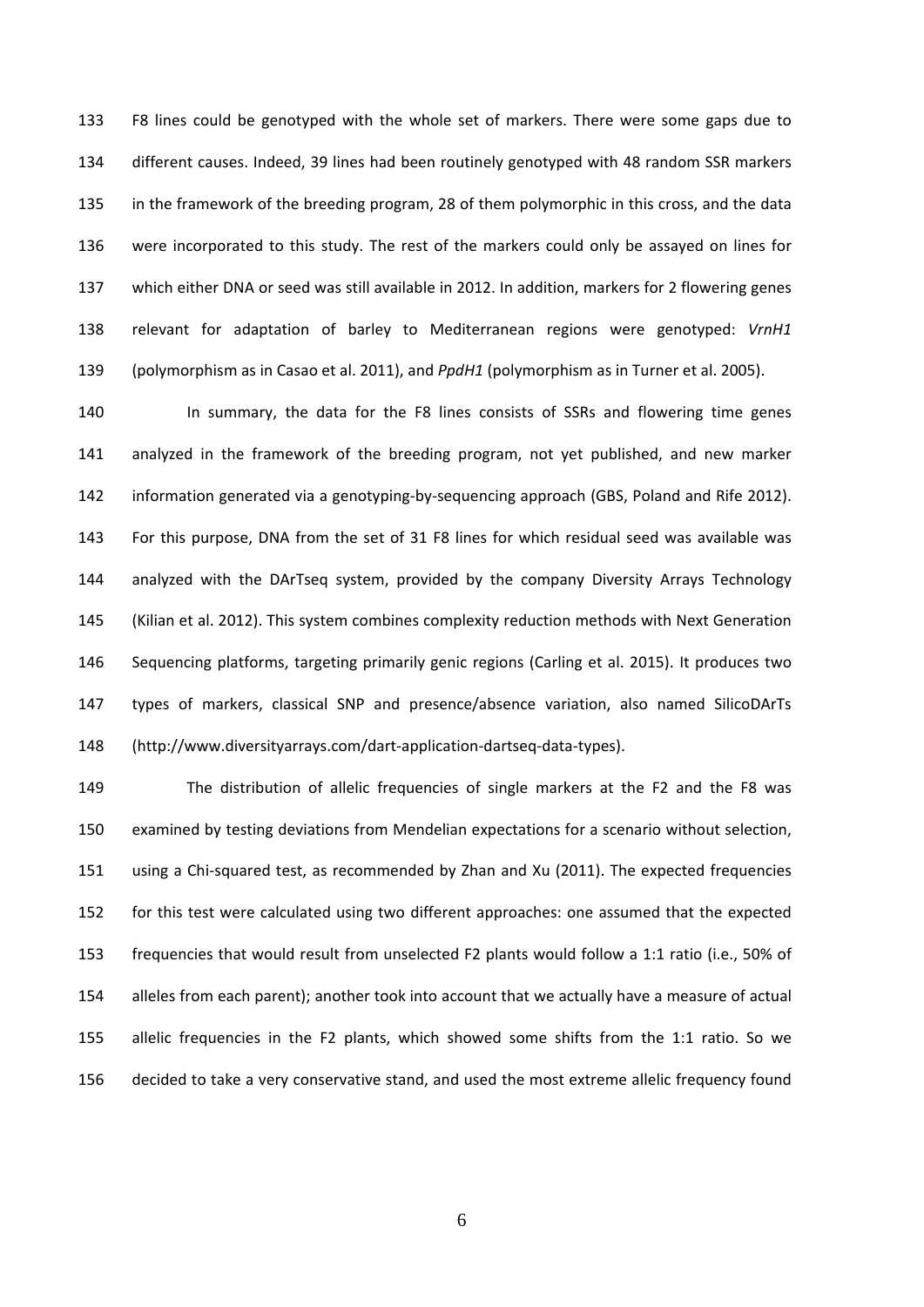157 in the F2s (68:32) as the expected frequency<sup>1</sup> (an approach we will refer to as the worst-case scenario). For the GBS data, given the high number of markers analyzed, control of the level of 159 false positives due to multiple testing was achieved by dividing the threshold P-value (0.05) by the number of effective tests. This number was calculated with the software Keffective (Moskvina and Schmidt 2008), and resulted in 414 effective tests along the seven chromosomes.

 For the SSR and flowering time genes data, multiple testing control was done using a 164 Bonferroni correction, dividing in each case the threshold P-value of 0.05 by the number of markers (30 for the F2 cross 93Z074 and the F8 lines, 12 for the F2 cross 96V738).

 DArTseq generates two types of data: presence/absence markers (PAVs) and SNPs present in the sequenced fragments. The DArTseq sequences (69 bp each) corresponding to the PAV/SNP markers were assigned a location in the barley physical map (IBSC 2012), by using the *Barleymap* pipeline (Cantalapiedra et al. in press, accessible online at http://floresta.eead.csic.es/barleymap), which relies on BLASTN (Altschul et al. 1990) and GMAP (Wu and Watanabe, 2005) to perform the alignments. Thresholds of 95% query coverage and 98% alignment identity were imposed to declare positive matches against the available datasets of the physical map (ftp://ftpmips.helmholtz‐ 174 muenchen.de/plants/barley/public\_data/, updated 21-11-2012).

- **Results**
- 

Selection history

 The proportion of lines derived from the three Orria × Plaisant crosses increased progressively in the breeding program as generations advanced, especially after F6, which

 $<sup>1</sup>$  Actually, we used this frequency and its reciprocal, 32:68 to run two different Chi-squared tests, to</sup> allow for drift or selection in both directions. We took the test with the highest P‐value of the two to build the final Chi‐squared test result for this "worst‐case" scenario.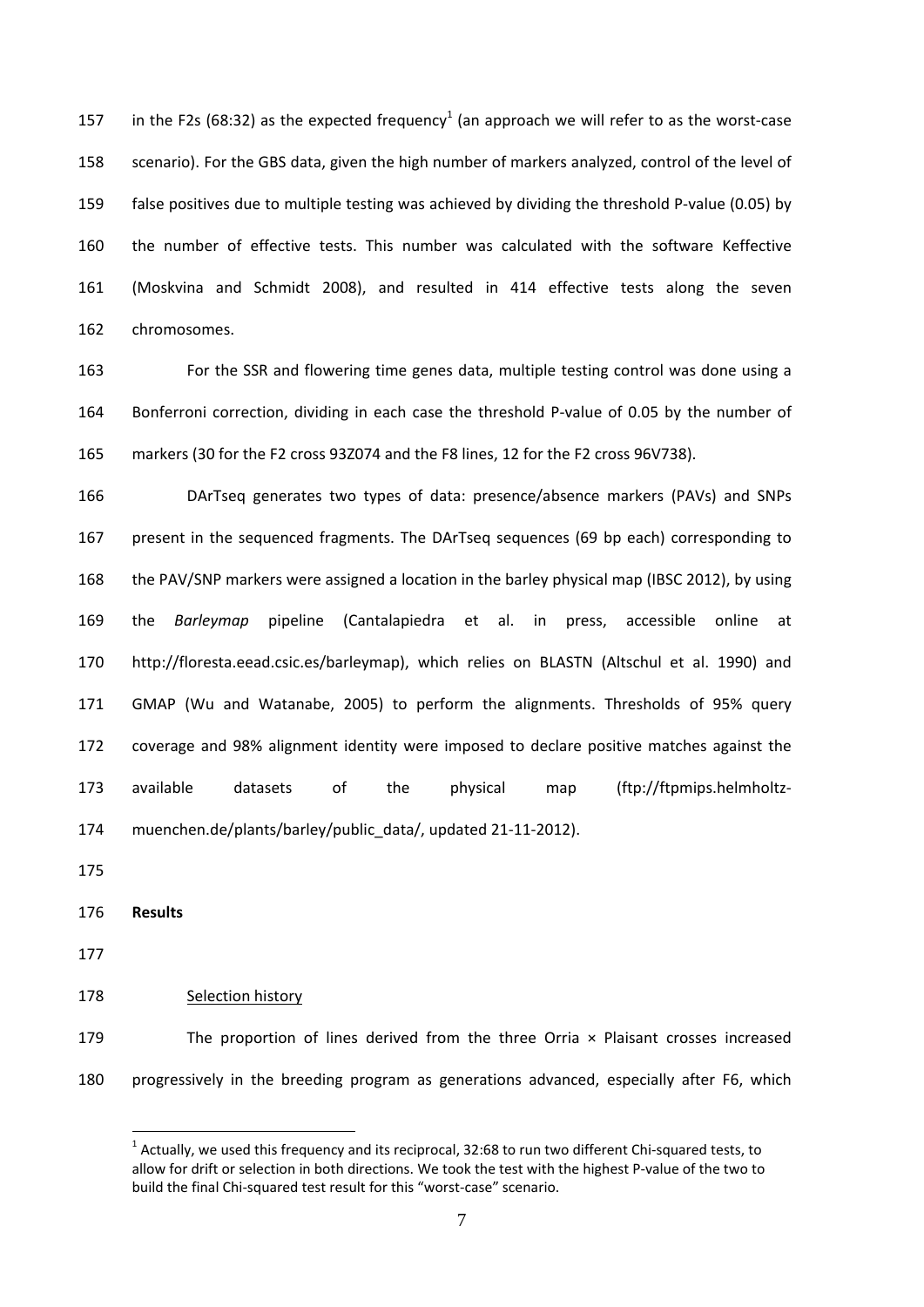corresponds to the stage at which selection began to be concentrated mainly on grain yield. In the first part of the program, up to F6, the relative frequencies of the lines from crosses between Orria and Plaisant tripled but, in the second part, they increased almost fivefold (Table 1). The proportion of lines kept at F8 from each single cross was variable but, in all three cases, the frequencies of the selections from this cross compared to whole generation size increased remarkably (Table 1). Out of each cross there was seed available to carry out GBS analysis of 12, 16 and 3 F8 lines, of crosses 93Z074, 96V738 and 97L058, respectively.

 Average grain yield expressed as percentage of the common check cultivars present at each trial, was higher for the selections derived from the Orria x Plaisant crosses than the average of selections derived from all other crosses (Table S2). The data for the F8 trials of the last cross (97L058) is not given, as a replacement of two of the checks used in that year prevented comparison with previous data.

#### Genotypic frequencies in the F2 and F8

 The expected allelic ratio at any generation should be 1:1 in the absence of selection or drift and the expected genotypic ratio in the F2 should be 1:2:1. The observed genetic and 196 genotypic ratios were tested for deviation from their expected values with a chi-squared goodness‐of‐fit test (P < 0.05, Bonferroni correction) for each marker (Table 2). The allelic frequencies in the F2 derived from the 93Z074 cross did not depart from expected Mendelian allelic frequencies for 29 markers. Only Bmag0211, on 1H, departed significantly from the expected frequencies, showing an excess of Plaisant alleles. None of the 12 markers analyzed in the 96V738 F2 population presented frequencies departing the 1:1 expected ratio.

 The F8 genotypes showed a higher proportion of loci with frequencies departing from the 1:1 allelic ratio expected under no selection. Out of the 30 markers, 3 (10%) showed 204 distorted allelic frequencies, and another six showed P-values very close to the threshold. The three significant markers showed allelic frequencies skewed towards Orria (Table 2).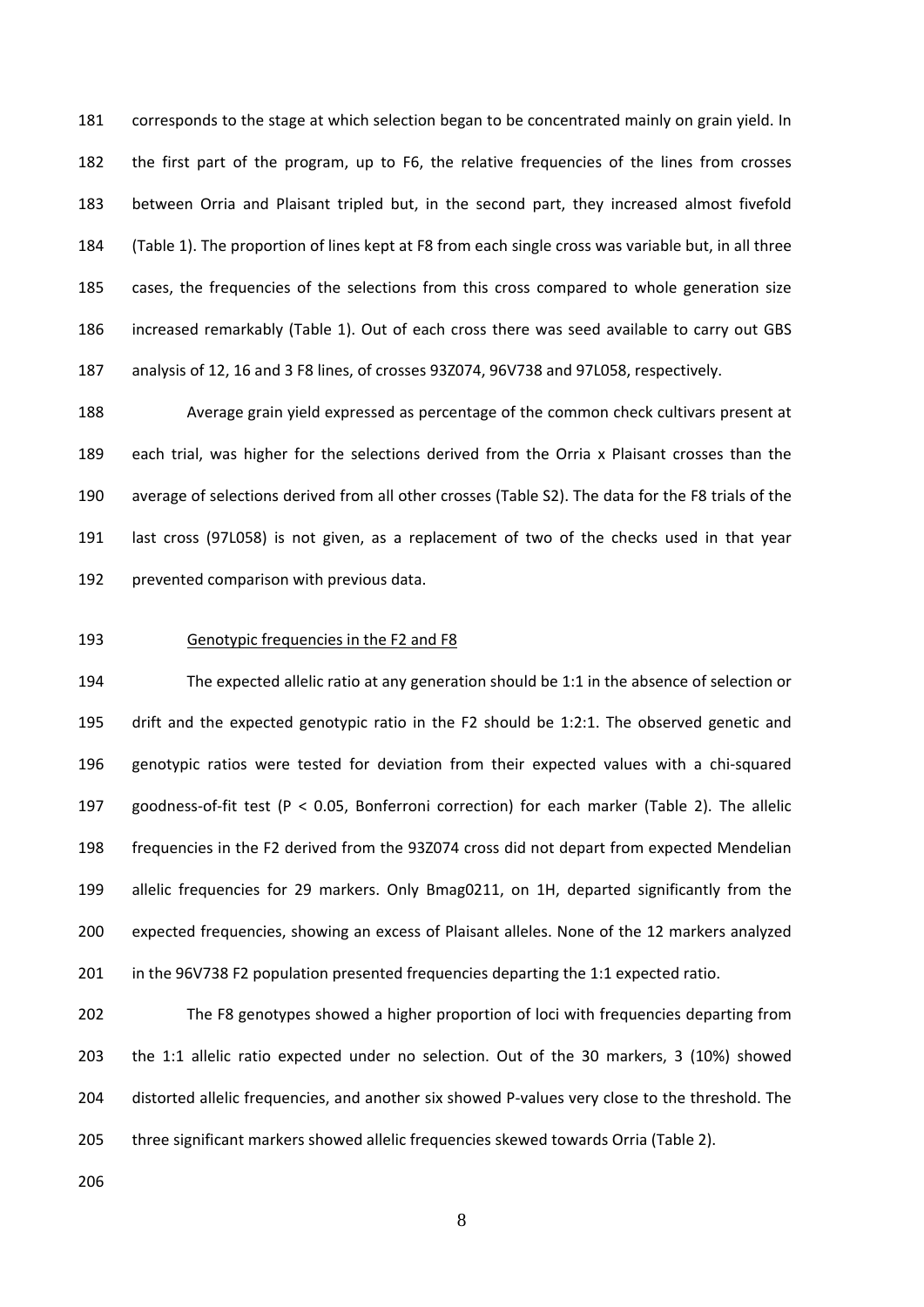## Genotyping‐by sequencing of the F8 lines

 The subset of 31 F8 lines was genotyped with the DArTseq method of GBS as a part of a larger set of over 300 genotypes. In the whole set, a total of 8535 tag sequences presented SNP polymorphisms, and 15526 tag sequences were scored as PAVs. Of these, 6876 and 7498 211 tags (for SNP and PAV, respectively) were aligned successfully to the reference sequence using the tool *Barleymap* (Cantalapiedra et al. in press), most to single positions. A large proportion, 5941 SNP and 6344 PAV, also had a genetic location assigned. From those, 2122 SNPs and 2242 PAVs were polymorphic between the parents, Orria and Plaisant. Seven SNPs which presented multiple genetic positions were removed. Moreover, SNPs with over 10% missing data or heterozygous alleles were also deleted, leaving 1373 valid SNPs for the analysis. Regarding PAVs, removal of markers with over 10% missing data left 2147 suitable for the analysis. Therefore, further analyses were conducted with curated 3520 markers.

 Overall, polymorphic SNPs revealed the presence of 59% of alleles from parent Orria and only 41% from Plaisant. The observed frequencies of the SNPs in the 31 lines were compared to expectations under no selection.

 There was good coverage of all chromosomes, from a minimum of 339 markers on 4H to a maximum of 795 on 7H (Table 3). The largest gap detected was 10.5 cM wide on 5H (between cM 31.4 and 41.9), probably due to lack of polymorphism between the parents at that region. The plot of the allelic frequencies of 31 F8 lines against genetic (Fig. 1) and 227 physical distance (Fig. S2) revealed a profile that clearly indicated the action of selection. There were 655 markers with higher than expected Orria allele frequencies, and 117 for the Plaisant 229 allele, considering the 1:1 expected frequencies ratio. Using the worst-case scenario expected frequencies, these figures change to 252 and 27, respectively.

 Even after curation of the results, the scans were not completely clean because the localization of the DArTseq markers on the physical map carries some uncertainty. These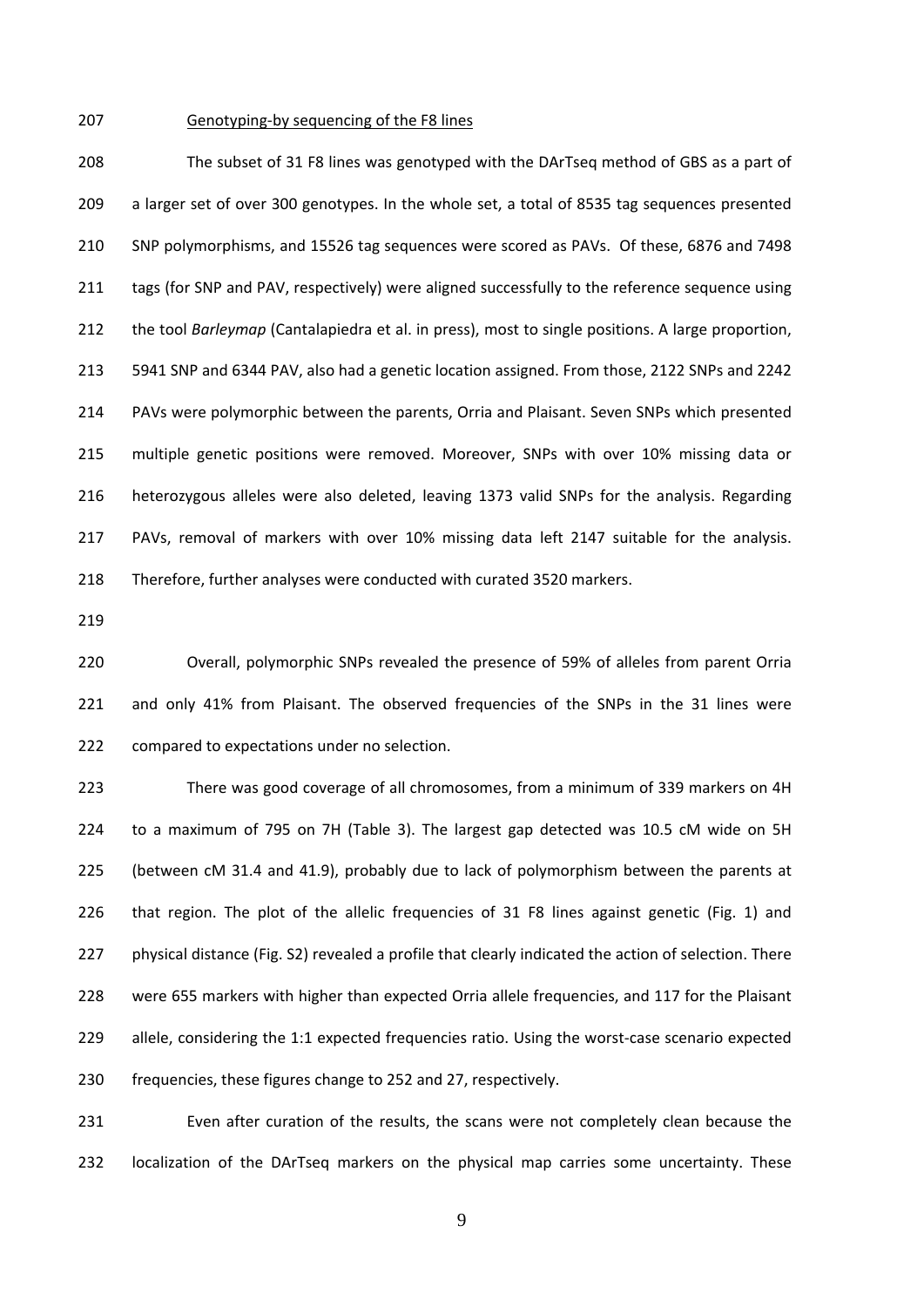inconsistencies could be a consequence of the methods used to estimate physical positions and anchoring of sequences (IBSC 2012) and will be curated as more data become available for analysis. In order to remove obviously misplaced markers, genotypes of the 31 lines were ordered according to *Barleymap* results. Genetic linkage information was factored in by searching and removing double recombinants in 5 marker windows. This process was done iteratively per chromosome until a cleaner profile was obtained (approximately 15 iterations per chromosome). A total of 2372 markers were retained after this process. Some markers 240 with minor local shifts were also removed in the process, but the abundance of markers still 241 allowed a dense and clean allelic frequency scan (Fig. 1b).

 SNPs departing significantly from expected segregations indicated the presence of selection footprints at each chromosome. We chose to declare a selection footprint when at least one marker exceeded the threshold, and the profile of the scan of surrounding regions clearly hinted at the presence of a peak. A total of 15 regions were identified following this 246 criterion (labeled as S1-S15 in Fig 1), for the lower threshold (1:1 expected frequencies). With 247 the worst-case scenario criterion, 7 of these regions were still significant (S4 to S10, Fig. 1). Eleven of the regions (6 towards Orria, 5 towards Plaisant) were the result of apparent selection at the two main crosses, 93Z074 and 96V738 (Fig. 1), and 4 QTL were due to selection in one cross (2 towards Orria, 2 towards Plaisant). The results for cross 97L058 were based on just three lines, a number too low to derive conclusions from allelic frequencies (data not shown). Most of these peaks were rather narrow, either considering physical (Fig.2S) or recombination distances. There was a remarkable exception at the footprint on 3H, possibly at a centromeric position, which spanned more than half of the physical chromosome. To relate the profiles identified in the F8 lines with the results of allelic distribution and QTL analysis of a RIL population originated from one of the crosses analyzed here (Mansour et al. 2014), markers from the RIL population were positioned *in silico* on the barley physical map (Table 4). SNP markers and flowering time genes associated to QTL for traits used as selection criteria in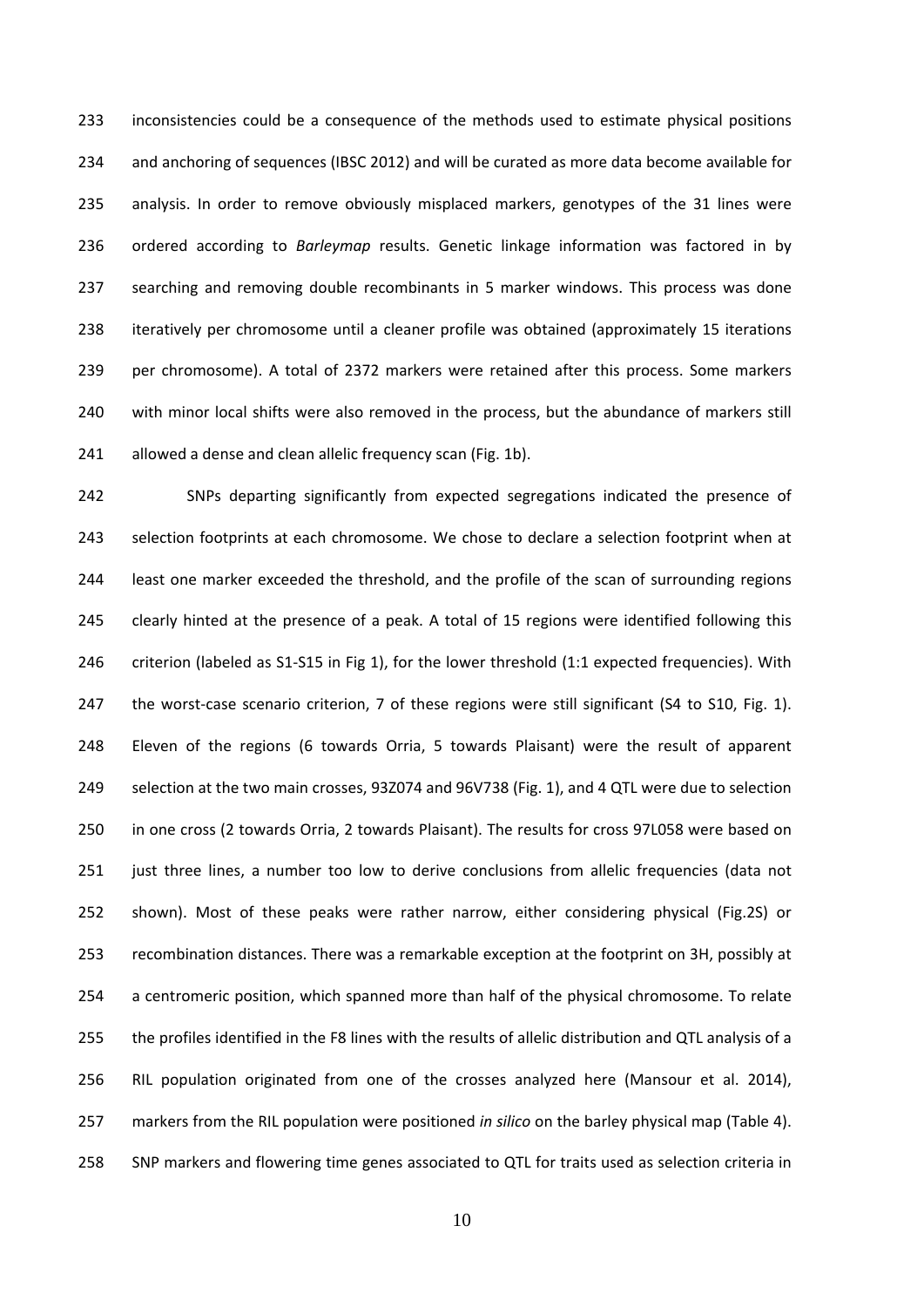the breeding program (grain yield, plant height, thousand kernel weight), or matching regions 260 of skewed allelic frequencies in the cited work, were plotted with the DArTseq markers in the F8 lines (Fig. 1). The three regions that presented high distortion of allelic frequencies in Mansour et al. (2014) also showed the same kind of frequency shift in the F8 lines, and in the same direction (tags 2‐7, 14‐15 and 17, S1, S8 and S9 in Fig. 1): the position of *VrnH1* on 5H matched a region showing an excess of Orria alleles at DArTseq markers, coincident with a clear deviation in the F8 lines for this allele and also with a QTL identified in the RIL population for yield and heading date. BOPA1 SNP markers on 1H (11\_10275) and in the long arm of 4H 267 (11 10379), pointed to regions showing distorted segregation that were previously identified in the QTL analysis of the RIL population. In the region of S3, selection was evident for only one of the two main crosses (96V738), and this was also the region of a grain yield QTL with QTL by 270 environment effect in the RIL study (tags 10-12).

271 The region of S9 also had the strongest grain yield QTL in the RIL study. On the other 272 hand, the positions of the QTLs found in the RIL population matched selection footprints only in some cases. QTLs and selection footprints S2, S3 (2H), S9 (5H) and S11 (6H) were in good 274 agreement. Forty percent of the selection footprints did not have any counterpart in the RIL study (S5, S6, S7, S11, S12, and S14). The chromosome with most selection footprints was 7H (four), but only one of them (S15) may reflect selection for QTLs (plant height) detected in the RIL study (tags 23‐24).

 We further inspected the genomic regions around each of the selection footprints 279 identified (at the exact genetic position of the peak, and in a 2cM wide interval around them, Table S3) to determine their gene content, using the *Barleymap* web tool (Cantalapiedra et al. 281 in press). The total number of gene models sharing the exact genetic positions of the peaks was 1276 for the IBSC map (2012) and 4295 for the POPSEQ map (Mascher et al. 2013). The median and maximum number of gene models for the 15 selection footprints were 34 and 631 using the IBSC reference map. These numbers increased to 50 and 2150 in the case of POPSEQ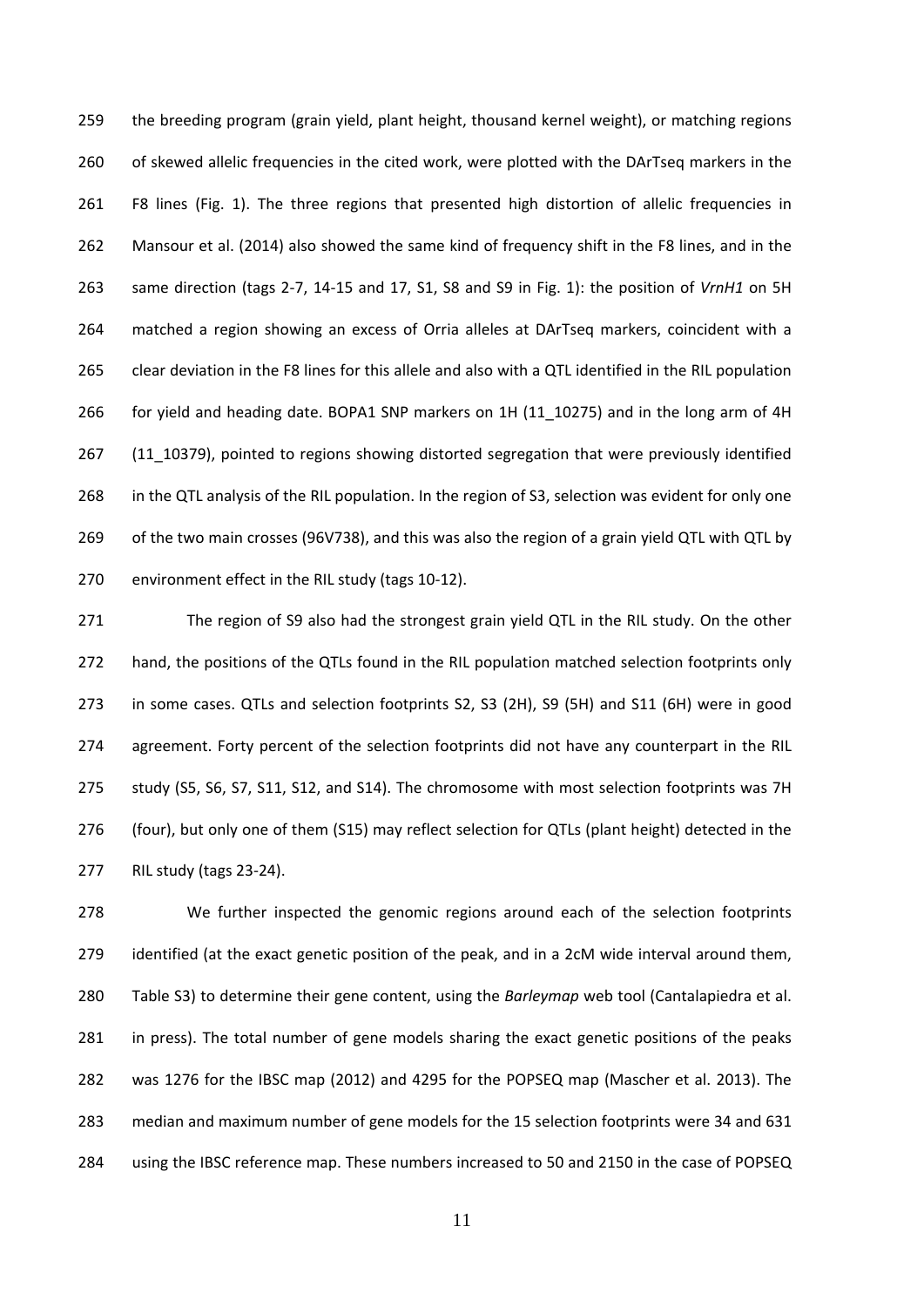(Table S3). Although those numbers are high for most of the footprints, making it difficult to identify candidate genes associated with them, some results are worth mentioning. Among the 50 gene models identified in POPSEQ for S1 (chromosome 1H, 54.53 cM), a High Confidence 288 gene model (MLOC\_19482) is annotated as a late embryogenesis abundant protein, LEA-3. Similarly, the MADS‐box transcription factor *VRNH1* (AK360697) lies within the S9 region (chromosome 5H, 125.76) for both IBSC and POPSEQ maps, even though the number of gene models at this peak is high.

# **Discussion**

294 Selection in breeding programs is carried out by phenotypic evaluation over years, culling the worst progenies according to several traits, and promoting the best to form the next generation. Thus, the plant material finally produced by a breeding program carry an associated history of the selection that acted on their genomes. The expected outcome of this process is an increased proportion of favourable alleles at loci relevant for adaptation to prevailing environmental conditions and stresses, as generations advance.

300 The phenotypic superiority of the selections from the three Orria-Plaisant crosses was evident by their increasing frequency (as a proportion of the total number of lines of each generation) throughout the program, and by their significantly superior grain yields. Orria was also a parent of some other crosses in the program but none of the selections were as productive as those from the crosses with Plaisant, so it appears that it is the particular complementarity of these two cultivars that has led to the superior selections. These parents therefore provide an elite genetic background for 6‐row barley breeding under Mediterranean conditions. For the purpose of this study, our expectation is that this phenotypic superiority should be partially related to the shifts in allelic frequencies observed in the advanced materials (F8 lines).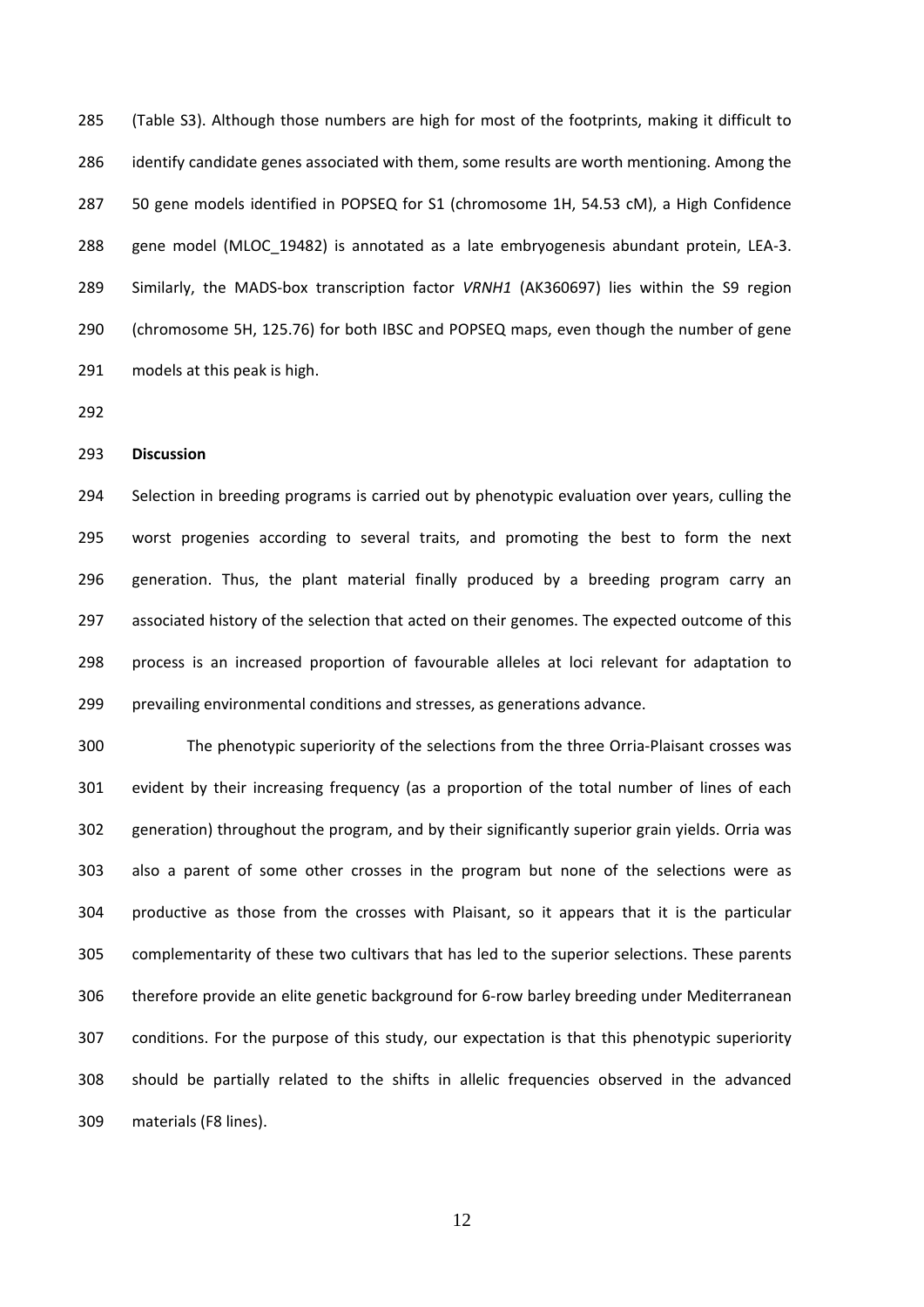Analysis of the two F2 populations showed little evidence of allelic frequencies significantly differing from the expected 1:1 ratio, but to a lesser extent than observed in the F8 lines. We have no reason to believe that the allelic frequencies in the F2 of the untested cross were different from the two analyzed. The considerable differences between allelic frequencies at the F2 and F8 of the same cross are, most likely, the result of artificial selection. Karakousis et al. (2003), using microsatellites, found that several SSRs assessed in F2 crosses showed distorted segregation, while others showed the expected 1:2:1 ratio. They explained this result as a consequence of preferential amplification of alleles, resulting in the inability to detect heterozygotes for some markers.

 Selection in the Spanish National Barley Program is for healthy plants with short straw, large grain size and high grain yield and we expected to find direct responses to selection for genes controlling these traits. There was no conscious selection for the length of the growth cycle or growth habit and, therefore, any changes in genes underlying these traits (like *VrnH1*) should be due to, drift, indirect selection or natural selection. We had previous knowledge of the presence of several QTL for agronomic traits in a RIL population derived from one of the crosses under study, 97L058 (Mansour et al. 2014). A RIL population, by definition, should not have been subjected to artificial selection. Nevertheless, that study found three regions that had suffered a severe shift of allelic frequencies, in excess of 3:7 ratios. The most conspicuous region was on 5HL, surrounding *VrnH1*, favoring the Orria allele. Also, QTLs for grain yield, days to heading and maturity were detected at this same region. We hypothesized that this was due to the different vernalization requirement induced by the *VrnH1* alleles of these two parents, reacting against different winter temperatures at the multiplication fields. A warm winter may have caused a strong selection against progenies with the Plaisant allele at this locus. Some of these progenies may have failed to produce fertile tillers and, hence, may have been removed from the population. In the present study, we have found further evidence of the strong selection pressure affecting this gene under Spanish conditions, though it is not possible to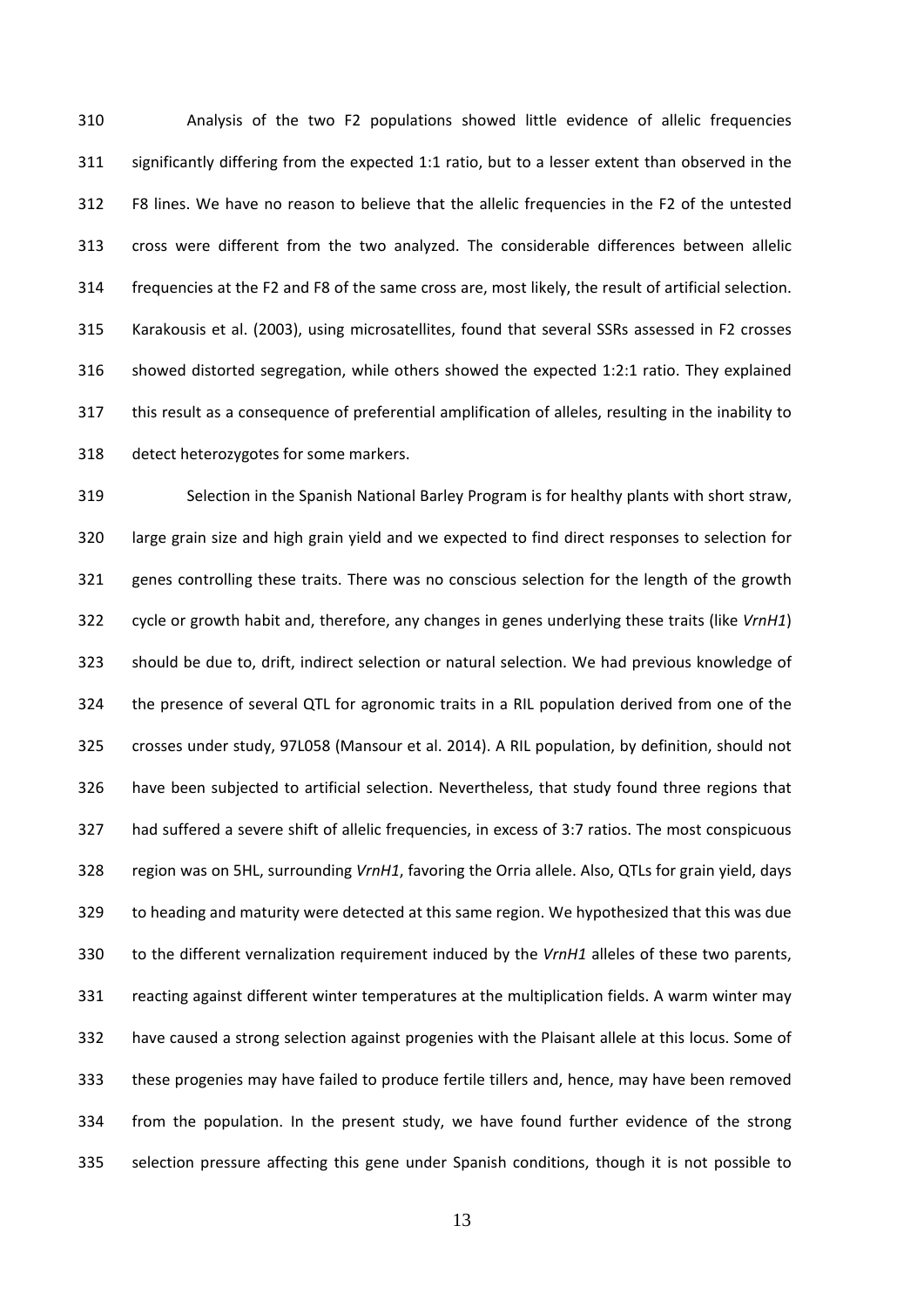know if selection occurred at any particular year, or if it was due to directional selection over the years. In any case, the region containing *VrnH1* was clearly selected, once more against the Plaisant allele, during the breeding process. There were two other regions, one at 1H and another at 4H in which the RILs presented high frequencies of Plaisant alleles. These two regions were also found in the present study, with a selection footprint in the same direction as for the RILs but, although some QTLs for traits subjected to selection were found nearby, the overlap was sufficient to declare that the same genes were selected in the two studies. The region on 1H is, however, not far from *Fr‐H3* (Fisk et al. 2013), a frost tolerance QTL coincident with a grain yield QTL in the RIL population (tag 1 in Fig. 1). Though the position is not the same, the location of *Fr‐H3* is not absolutely certain, and we cannot discard that it is related to the selection footprint S1. Interestingly, we found a candidate gene for a late embryogenesis abundant protein, LEA3, within that region. LEA3 family members have been previously associated with tolerance to different abiotic stresses, including freezing (NDong et al. 2002; Kosová et al. 2014). Another member of this family, HvA1 (Straub et al. 1994), is located on the long arm of 1H, but it does not correspond to peak S1.

 During the development of a RIL population by single seed descent (as was the case for 97L058), lines are discarded only because they do not survive at some generation. Therefore, only those traits that have a strong effect on fitness can result in the selection observed in the RIL population. The occurrence of the same allelic shifts during the development of two completely independent sets of materials –RILs, F8 lines– with different selection history suggests that alleles at genes located in these regions were preferentially selected by the prevailing environments experienced in the studies. In the case of the F8 lines, the effects of the underlying genes on fitness must have affected agronomic value dramatically, and the effects of specific parental alleles were so important as to be selected consistently in the breeding program.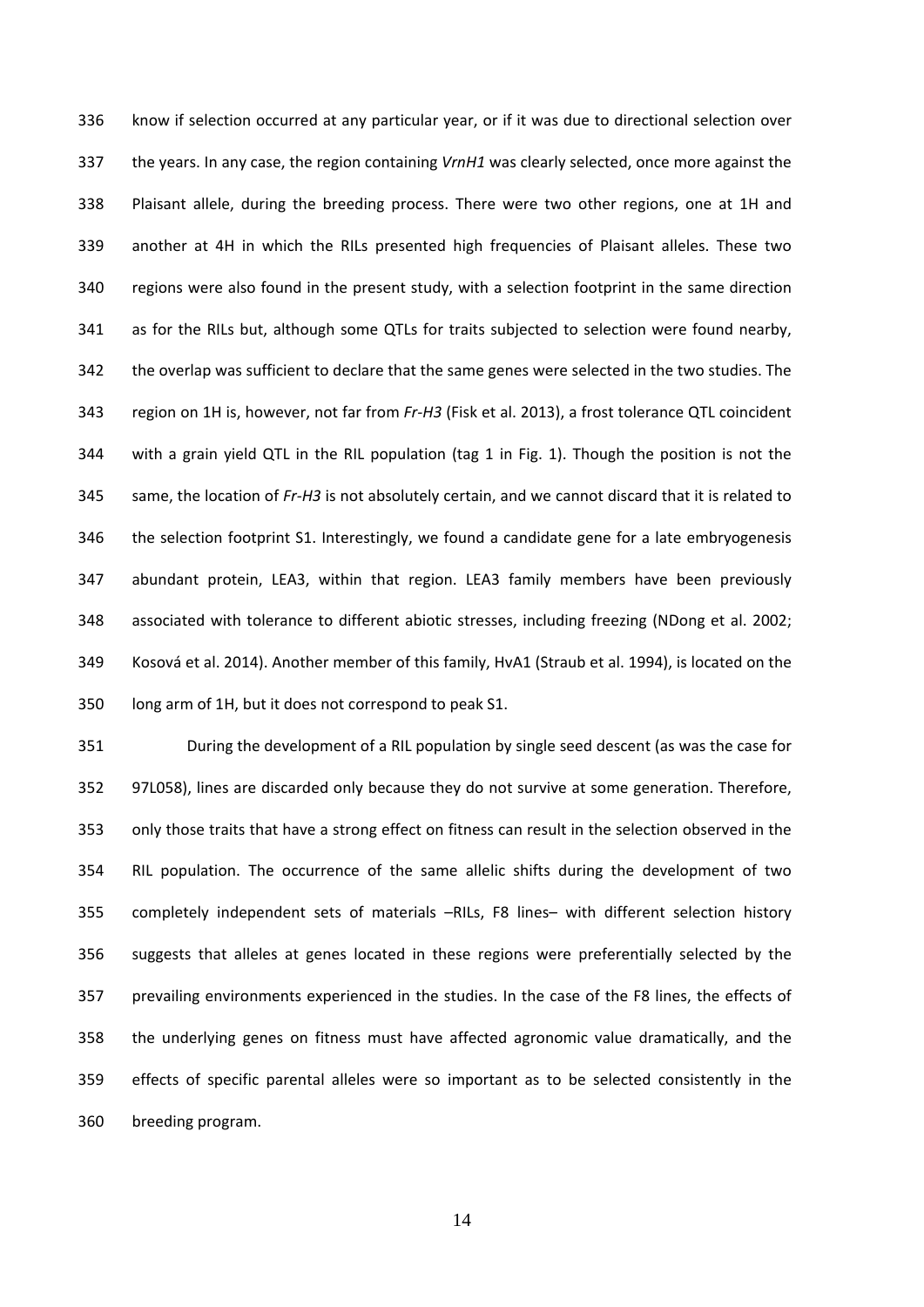The strong selection footprint close to the centromere on 3H (S4) is intriguing. A very strong selection pressure during the breeding process almost led to fixation for the Orria allele of a large part of this chromosome. We can only speculate about possible reasons for occurrence of this selection footprint. Other authors have reported grain yield, lodging or plant height QTL in that region of 3H (Hayes et al. 1993; von Korff et al. 2008; Rollins et al. 2013), but no QTL was detected in this region in the QTL analysis of agronomic traits in the RIL population (Mansour et al. 2014). Since segregation distortion was not detected on chromosome 3H in the RIL population nor in the two F2 analyzed, it must be concluded that it is the result of artificial selection for traits not directly related to fitness in this population. Some traits with QTLs mapped to this region are spike morphology (Chen et al. 2012) and head shattering (Larson et al. 1996; Kandemir et al. 2000). We do know that head shattering is heavily selected against during the early generations of our breeding program. However, a possible presence of a QTL for this trait in the RIL population could not be confirmed, because the trait was not recorded and, in any case, it should have had a correlated response to selection on grain yield as well. Another possible reason underlying a strong response to selection is disease resistance. Some disease resistance QTLs have been identified in this region of 3H: net blotch (Cakir et al. 2011), spot blotch (Roy et al. 2010) and scald (Li and Zhou 2011; Hofmann et al 2013). Although we are not aware of the incidence of diseases during the breeding process, it is customary that breeders remove progenies which show symptoms of disease, even mild. We ignore if the parents diverge for response to scald, but this explanation would fit quite well the location of the S4 region, if it represented the same QTL as the one identified by Hofmann et al. (2013). 382 The two markers flanking QTL Rrs1 $_{Rh4}$  in that work are located exactly at the peak of the selection footprint.

 The lack of complete correspondence between QTLs selected in a previous study and the selection footprints found here is a common feature of all QTL validation studies (Bernardo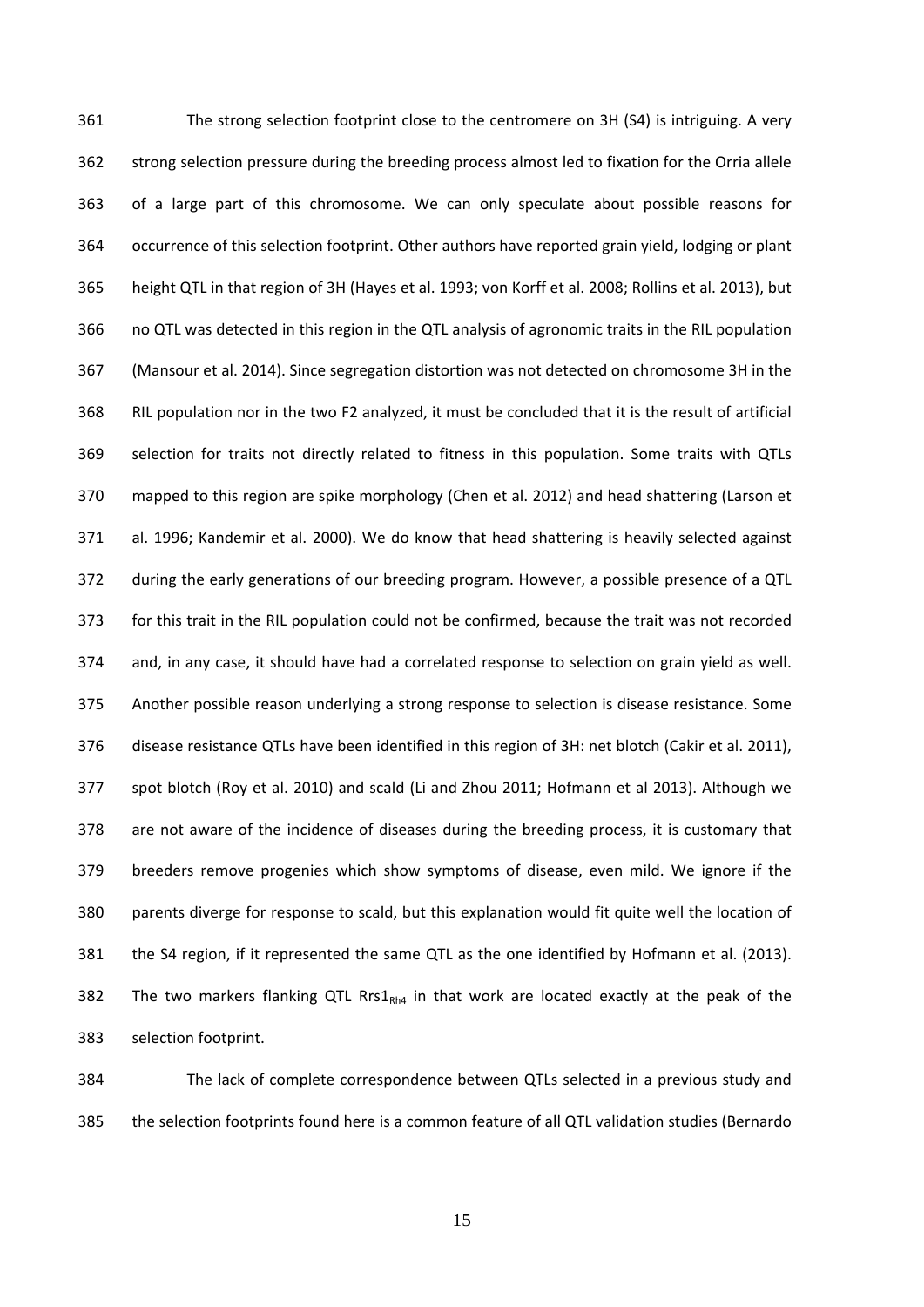2008). Several kind of statistical biases and genotype‐by‐environment interactions are the most common causes underpinning this phenomenon.

 Our results offer strong evidence for the action of selection on allelic frequencies and this is supported by results from other retrospective studies. Condón et al. (2008) used SSR markers to analyze changes in allelic diversity in a barley breeding program carried out between 1958 and 1998. They found evidence for a reduction in number of alleles at some marker loci. The authors hypothesized that it was the result of linkage of these markers to major loci for disease resistance or malting quality that were presumably under selection during the breeding process. Several authors have indicated changes in allelic frequencies, with a reduction in diversity for modern cultivars (Russell et al. 2000; Karakousis et al. 2003). Similarly, Fu and Somers (2009) using wheat microsatellites reported that allelic reduction occurred in every part of the wheat genome as a consequence of breeding. Various studies of highly variable barley populations have reported changes in genotypic and allelic frequencies between generations due to bulk selection, apparently reflecting shifts for local adaptation. Clegg et al. (1978), studying Composite Cross V (CCV) of barley after 30 generations, and 401 Saghai-Maroof et al. (1994) studying barley Composite Cross II (CCII) after 53 generations, found substantial genetic changes over the different generations. Changes due to recurrent selection programs have also been reported in maize (Stuber et al. 1980; Romay et al. 2012) and oat (De Koeyer et al. 2001).

 The novelty of our approach, however, lies in the genome wide survey of the selected lines, the distinct signature of selection footprints, and in the direct applicability of the findings to continued cultivar development in breeding programs. This has been possible due to the combination of several features, some of which have become recently available for barley: high throughput genotyping platforms that provide enough density of marker coverage, a reference draft genome, and sufficient sample size after several generations of selection. We have been able to identify regions targeted by selection, without further phenotyping, and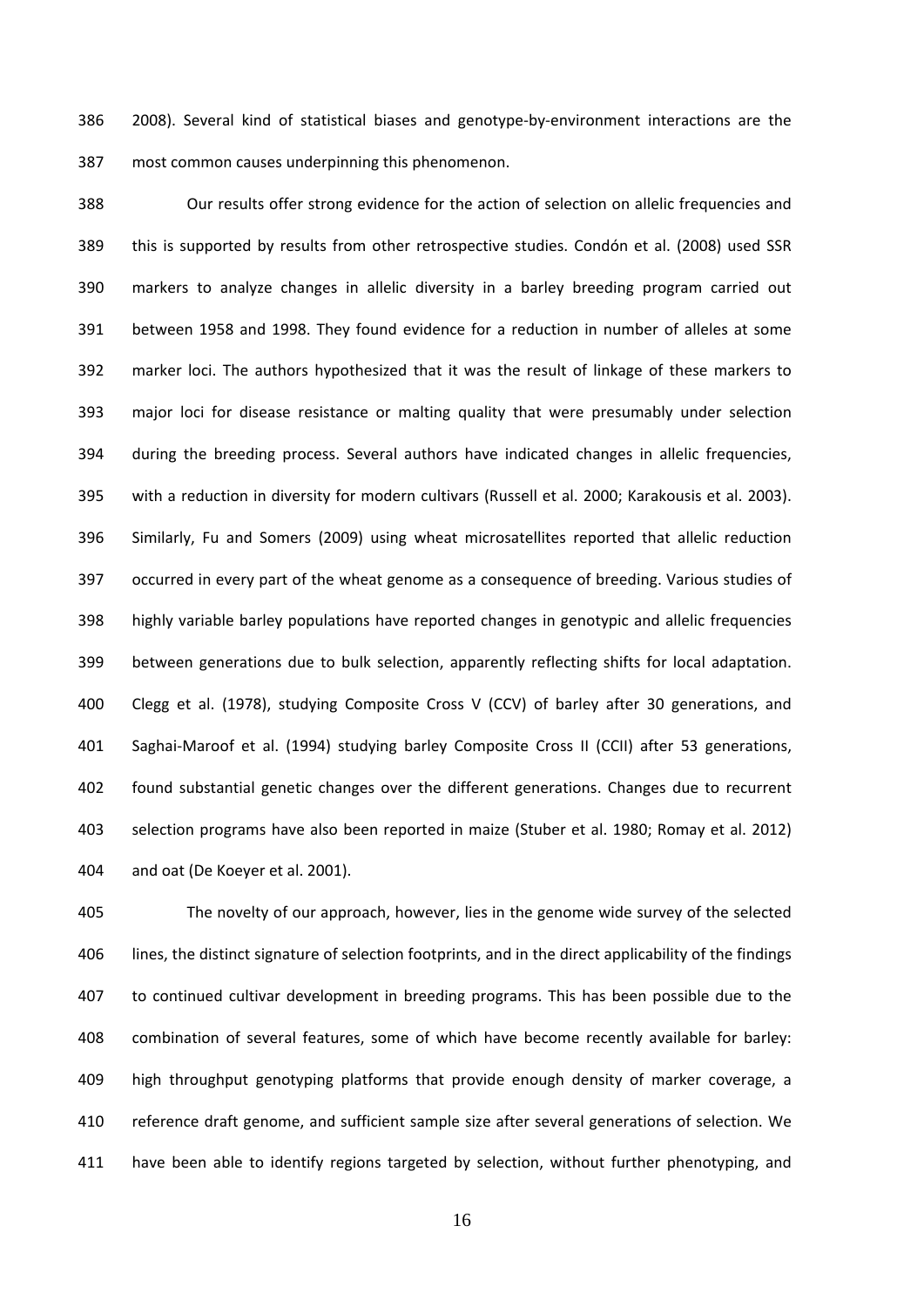based on a much reduced set of lines and, hence, at an affordable cost. The number of lines sampled in the F8 is both inappropriate (due to heavy allelic frequency distortions) and insufficient to construct a high confidence map by genetic mapping alone but, in combination with the reference genome, these results demonstrate that this sample is sufficient to derive meaningful conclusions about the position of selection targets. This information is directly applicable to breeding, through the identification of segments with favorable or unfavorable breeding values associated to particular alleles. Pozniak et al. (2012) already encouraged the use of phenotypic data routinely collected by breeding programs to identify marker–trait associations. Our approach actually does not require collection of phenotypic data, as it just relies on allelic frequencies, but could work in combination with phenotypic data as well. Similar approaches have been attempted in animal breeding. For instance, Wiener et al. (2011) aimed at discovering genomic regions controlling phenotypic traits that differentiated two 424 cattle breeds, and found that they could pick up regions with genes that caused only large 425 phenotypic effects. In our case, the close-knit family structure helps to identify selection footprints with higher power. Also, Martinez et al. (2012) were able to find markers associated 427 with traits highly relevant for salmon breeding by just assessing population divergence with molecular markers, taking into account the selection history of their populations.

 Recently, genomic selection (GS) is becoming one of the methods of choice for plant breeders (Heffner et al. 2009). Most often, genomic selection relies on phenotyping of newly created training populations to estimate the breeding values of chromosomal segments of relevant germplasm. The approach presented in this study can be complementary to genomic selection. Actually, its outcome can be combined with standard GS to optimize the estimation of genomic breeding values (GEBV) for genomes of selected parents. Breeding programs usually keep large amounts of data from selection trials. If a sufficient number of advanced lines is also kept in storage, the approach that we have followed in this study would also be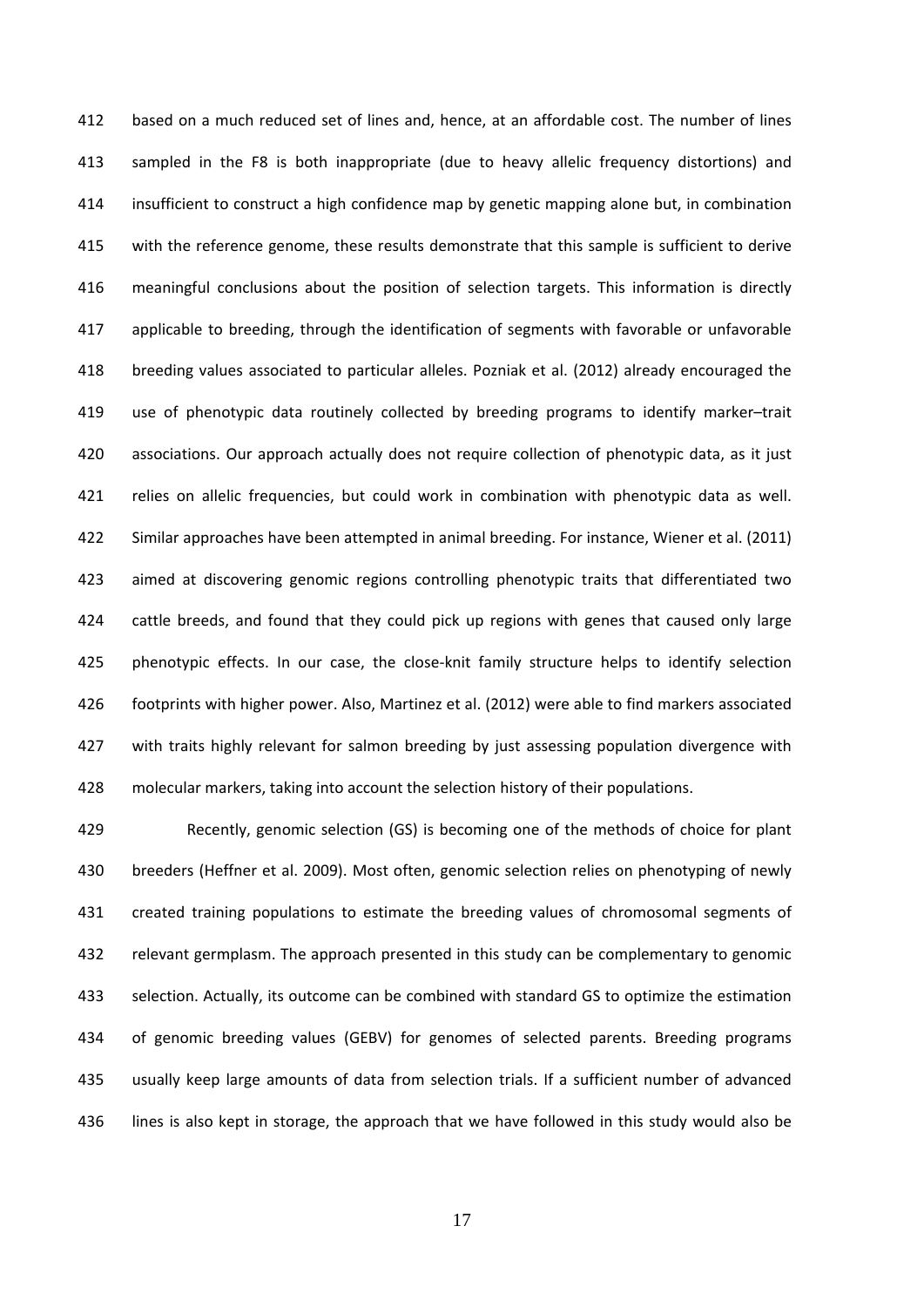- feasible, producing high value information, fast and cheap, provided there are sufficient genomic resources developed for the particular crop.
- 

 **Acknowledgments** This work was supported by the Spanish Ministry of Science and Innovation (MICINN), who funded this work with the scholarship BES‐2008‐009623 (EM), and the projects AGL2010‐21929, RTA03‐028‐C4, RTA2006‐00020‐C04 and RTA2009‐00006‐C04, and by grant A06 from the Aragon Government. Genotype by sequencing was funded by DGA ‐ Obra Social La Caixa [grant number GA‐LC‐059‐2011]. WTBT acknowledges funding by the Scottish Government's Rural and Environment Science and Analytical Services Division.

## **References**

 Allard RW (1988) Genetic changes associated with the evolution of adaptedness in cultivated plants and their wild progenitors. J Hered 79:225‐238

Allard RW (1996) Genetic basis of the evolution of adaptedness in plants. Euphytica 92:1‐11

- 451 Allard RW, Jain SK (1962) Population studies in predominantly self-pollinated species. II:
- Analysis of quantitative genetic changes in a bulk hybrid population of barley. Evolution 16:90‐101
- Allard RW, Kahler AL, Weir BS (1972) The effect of selection on esterase allozymes in a barley population. Genetics 72:489‐503
- Altschul SF, Gish W, Miller W, Myers EW, Lipman DJ (1990) Basic local alignment search tool. J Mol Biol 215:403‐410
- 458 Bassam BJ, Caetano-Anollés G, Greshoff PM (1991) Fast and sensitive silver staining of DNA in polyacrylamide gels. Anal Biochem 196:80‐83

 Bernardo R (2008). Molecular markers and selection for complex traits in plants: learning from the last 20 years. Crop Sci 48:1649‐1664

- Cakir M, Gupta S, Li C, Hayden M, Mather DE, Ablett GA, Platz GJ, Broughton S, Chalmers KJ, Loughman R, Jones MGK, Lance RCM (2011) Genetic mapping and QTL analysis of disease resistance traits in the barley population Baudin × AC Metcalfe. Crop Pasture Sci 62:152‐161
- Cantalapiedra CP, Boudiar R, Casas AM, Igartua E, Contreras‐Moreira B (2015) BARLEYMAP: physical and genetic mapping of nucleotide sequences and annotation of surrounding loci in barley. Mol Breeding (in press)Carling J, Heller‐Uszynska K, Jaccoud D, Machado 469 A, Hopper C, Xia L, Vippin C, Caig V, Uszynski G, Kilian A (2015) DArT™ and DArTseq™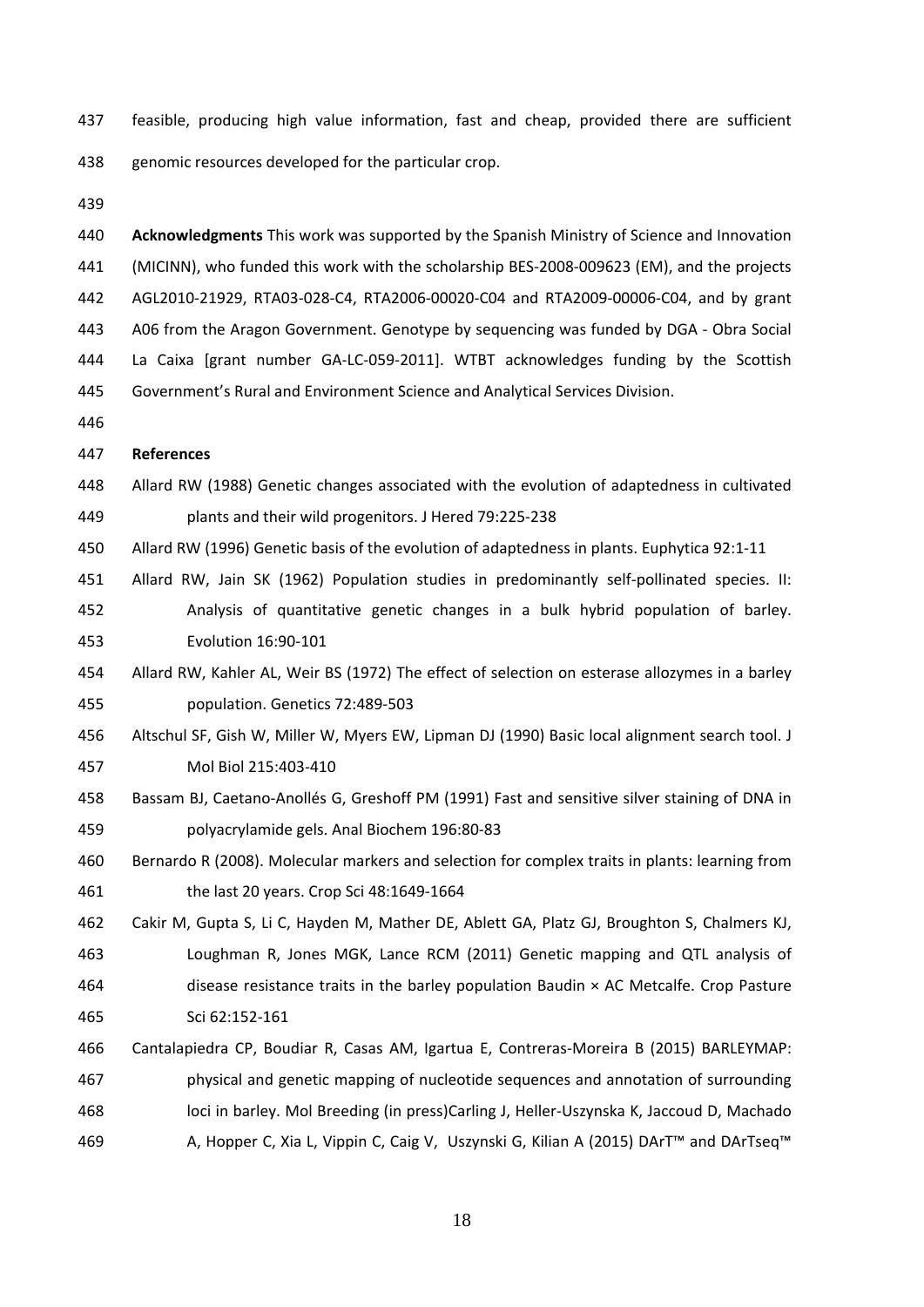- 470 Genome Profiling for Breeding, Pre-Breeding and Population Genetics Applications. Contribution P0052, XXIII Plant & Animal Genome, January 10 ‐ 14, 2015, San Diego, CA
- Casao MC, Igartua E, Karsai I, Bhat PR, Cuadrado N, Gracia MP, Lasa JM, Casas AM (2011) Introgression of an intermediate *VRNH1* allele in barley (*Hordeum vulgare* L.) leads to reduced vernalization requirement without affecting freezing tolerance. Mol Breeding 28:475–484
- Charlesworth B, Charlesworth D (1998) Some evolutionary consequences of deleterious mutations. Genetica 103:3‐19
- Chen GD, Li HB, Zheng Z, Wei YM, Zheng YL, McIntyre CL, Zhou MX, Liu CJ (2012) Characterization of a QTL affecting spike morphology on the long arm of chromosome 3H in barley (*Hordeum vulgare* L.) based on near isogenic lines and a NIL‐derived population. Theor Appl Genet 125:1385‐1392
- Clegg MT, Allard RW, Kahler AL (1972) Is the gene the unit of selection? Evidence from two experimental plant populations. P Natl Acad Sci USA 69:2474‐2478
- Clegg MT, Kahler AL, Allard RW (1978) Estimation of life cycle components of selection in an experimental plant population. Genetics 89:765‐792
- Condón F, Gustus C, Rasmusson DC, Smith KP (2008) Effect of advanced cycle breeding on genetic diversity in barley breeding germplasm. Crop Sci 48:1027‐1036
- Coque M, Gallais A (2006) Genomic regions involved in response to grain yield selection at high and low nitrogen fertilization in maize. Theor Appl Genet 112:1205‐1220
- Danquah EY, Barrett JA (2002) Grain yield in composite cross five of barley: Effects of natural selection. J Agric Sci 138:171‐176
- De Koeyer DL, Phillips RL, Stuthman DD (2001) Allelic shifts and quantitative trait loci in a recurrent selection population of oat. Crop Sci 41:1228‐1234
- Distelfeld A, Li C, Dubcovsky J (2009) Regulation of flowering in temperate cereals. Curr Opin Plant Biol 12: 178‐184.
- Falconer DS, Mackay TFC (1996) Introduction to quantitative genetics. 4th ed. Longman Group, Harlow, Essex, UK, 464pp
- Fisk SP, Cuesta‐Marcos A, Cistué L, Russell J, Smith KP, Baenziger S, Bedo Z, Corey A, Filichkin T, Karsai I, Waugh R, Hayes PM (2013) FR‐H3: a new QTL to assist in the development of **fall-sown barley with superior low temperature tolerance. Theor Appl Genet 126:335-**347
- 502 Fu YB, Somers DJ (2009) Genome-wide reduction of genetic diversity in wheat breeding. Crop Sci 49:161‐168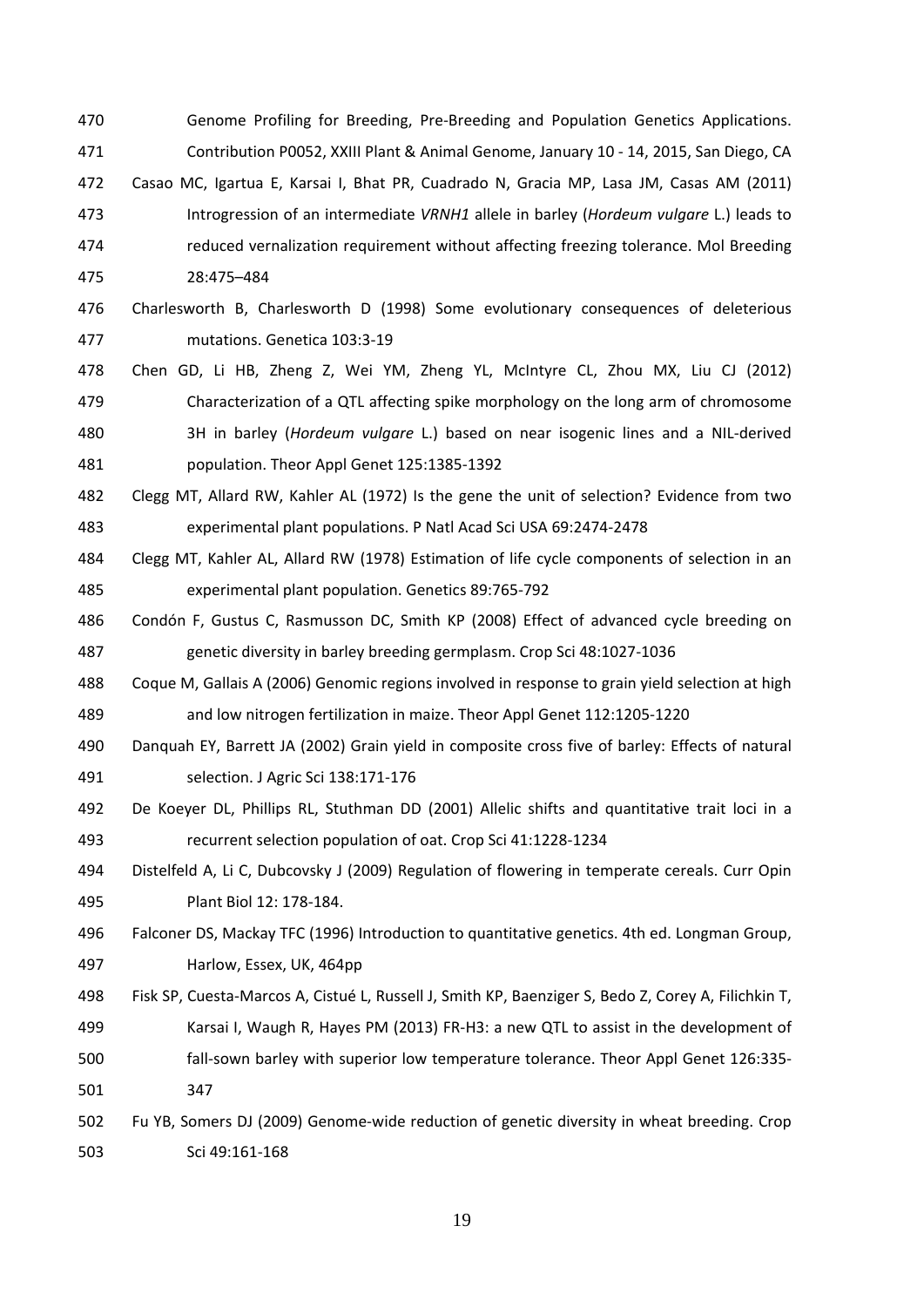- Hayes PM, Lui BH, Knapp SJ, Chen F, Jones B, Blake T, Franckowiak J, Rasmusson D, Sorrells M, Ullrich SE, Wesenberg D, Kleinhofs A (1993) Quantitative trait locus effects and environmental interaction in a sample of North American barley germ plasm. Theor Appl Genet 87:392‐401
- Heffner EL, Sorrells ME, Jannink JL (2009) Genomic selection for crop improvement. Crop Sci 49:1‐12
- Hockett EA, Eslick RF, Qualset CO, Dubbs AL, Stewart VR (1983) Effects of natural selection in advanced generations of barley Composite Cross II. Crop Sci 23:752‐756
- Hofmann K, Silvar C, Casas AM, Herz M, Büttner B, Gracia MP, Contreras‐Moreira B, Wallwork H, Igartua E, Schweizer G (2013) Fine mapping of the Rrs1 resistance locus against scald in two large populations derived from Spanish barley landraces. Theor Appl Genet 126:3091‐3102
- IBSC (The International Barley Genome Sequencing Consortium) (2012) A physical, genetic and functional sequence assembly of the barley genome. Nature 491:711‐716
- 518 Jain SK, Allard RW (1960) Population studies in predominantly self-pollinated species. I: Evidence for heterozygote advantage in a closed population of barley. P Natl Acad Sci USA 46:1371‐1377
- Kahler AL, Clegg MT, Allard RW (1975) Evolutionary changes in the mating system of an experimental population of barley (*Hordeum vulgare* L.). P Natl Acad Sci USA 72:943‐ 946
- Kandemir N, Kudrna DA, Ullrich SE, Kleinhofs A (2000) Molecular marker assisted genetic analysis of head shattering in six‐rowed barley. Theor Appl Genet 101:203‐210
- Karakousis A, Barr AR, Chalmers KI, Ablett GA, Holton TA, Henry RJ, Lim P, Langridge P (2003) Potential of SSR markers for plant breeding and variety identification in Australian barley germplasm. Aust J Agric Res 54:1197‐1210
- 529 Kilian A, Wenzl P, Huttner E, Carling J, Xia L, Blois H, Caig V, Heller-Uszynska K, Jaccoud D, Hopper C, Aschenbrenner‐Kilian M, Evers M, Peng K, Cayla C, Hok P, Uszynski G (2012) Diversity Arrays Technology: A Generic Genome Pro filing Technology on Open Platforms. In: F. Pompanon and A.e Bonin (eds.), Data Production and Analysis in Population Genomics: Methods and Protocols, Methods in Molecular Biology, vol. 888, 67‐89, Springer Science+Business Media New York
- Kosová K, Vitámvás P, Prášil T (2014) Proteomics of stress responses in wheat and barley search for potential markers of stress tolerance. Frontiers Plant Sci 5:711
- Labate JA, Lamkey KR, Lee M, Woodman WL (1999) Temporal changes in allele frequencies in two reciprocally selected maize populations. Theor Appl Genet 99:1166–1178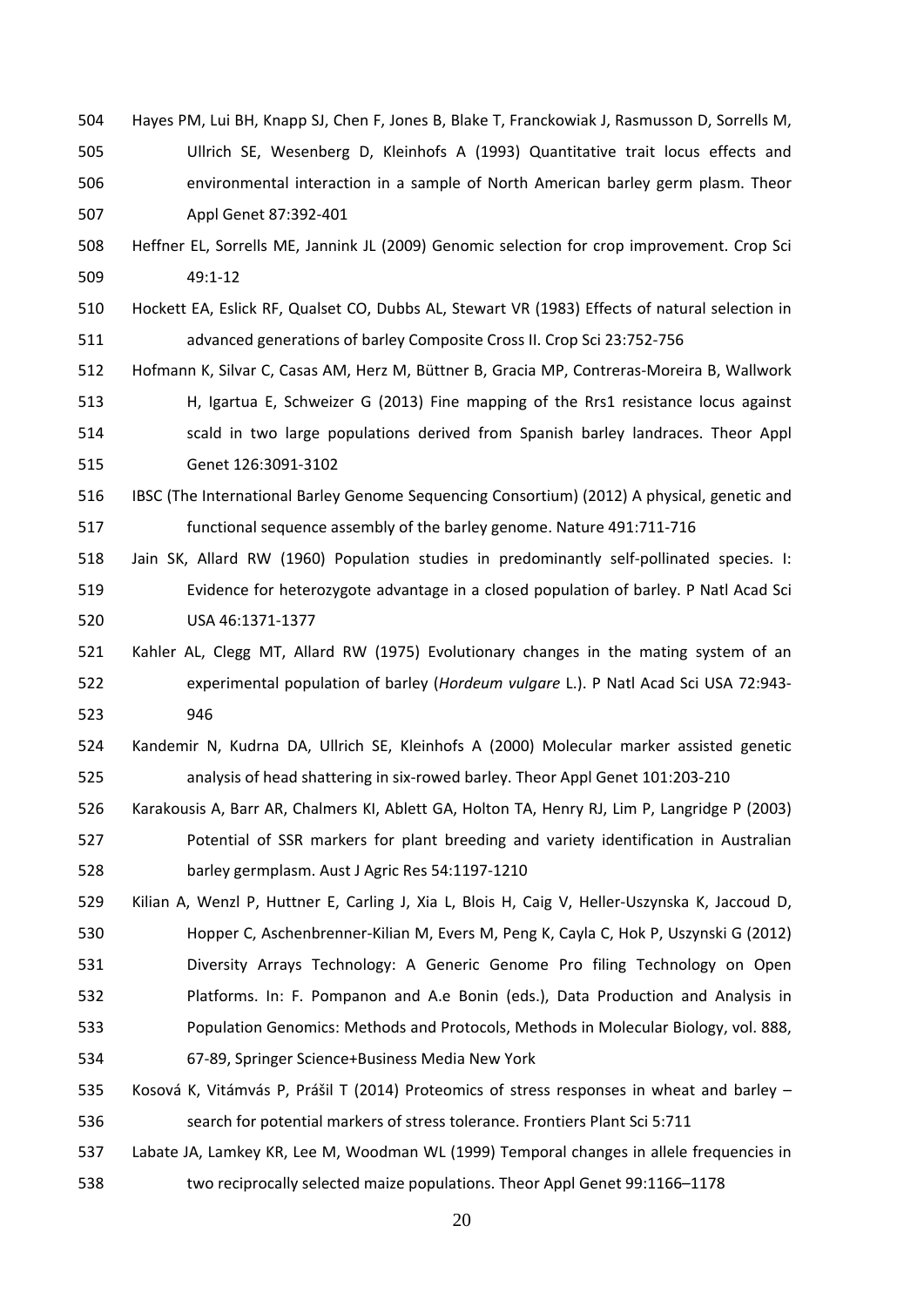- Larson SR, Kadyrzhanova D, McDonald C, Sorrells M, Blake TK (1996) Evaluation of barley chromosome‐3 yield QTLs in a backcross F2 population using STS‐PCR. Theor Appl Genet 93:618‐625
- Li HB, Zhou MX (2011) Quantitative trait loci controlling barley powdery mildew and scald 543 resistances in two different barley doubled haploid populations. Mol Breeding 27:479-490
- Linhart YB, Grant MC (1996) Evolutionary significance of local genetic differentiation in plants. Annu Rev Ecol Syst 27:237‐277
- Loscos J, Igartua E, Contreras‐Moreira B, Gracia MP, Casas AM. (2014) HvFT1 polymorphism and effect—survey of barley germplasm and expression analysis Front Plant Sci 5:251
- Mansour E, Casas AM, Gracia MP, Molina‐Cano JL, Moralejo M, Cattivelli L, Thomas WTB, Igartua E (2014) QTL for agronomic traits in an elite barley population for Mediterranean conditions. Mol Breeding 33:249–265
- Martinez V, Dettleff P, Lopez P, Fernandez G, Jedlicki A, Yañez JM, Davidson WS (2012) Assessing footprints of selection in commercial Atlantic salmon populations using microsatellite data. Anim Genet 44:223–226
- Mascher M, Muehlbauer GJ, Rokhsar DS, Chapman J, Schmutz J, Barry K, Muñoz‐Amatriaín M, Close TJ, Wise RP, Schulman AH, Himmelbach A, Mayer KFX, Scholz U, Poland JA, Stein
- N, Waugh R (2013) Anchoring and ordering NGS contig assemblies by population sequencing (POPSEQ). Plant J 76:718‐727
- Mather DE (2002) Explorations with barley genome maps: Quantitative genetics, genomics, and Plant Breeding. (Ed.) Kang, M. S. New York. pp 101‐108.
- Moskvina V, Schmidt KM (2008). On Multiple‐Testing Correction in Genome‐Wide Association Studies. Genet Epidemiol 32: 567–573
- Muñoz‐Amatriaín M, Moscou MJ, Bhat PR, Svensson JT, Bartoš J, Suchánková P, Šimková H, Endo TR, Fenton RD, Lonardi S, Castillo AM, Chao S, Cistué L, Cuesta‐Marcos A, Forrest KL, Hayden MJ, Hayes PM, Horsley RD, Makoto K, Moody D, Sato K, Vallés MP, Wulff BBH, Muehlbauer GJ, Doležel J, Close TJ (2011) An improved consensus linkage map of barley based on flow‐sorted chromosomes and single nucleotide polymorphism markers. Plant Genome‐US 4:238‐239
- NDong C, Danyluk J, Wilson KE, Pocock T, Huner NPA, Sarhan F (2002) Cold‐regulated cereal 570 chloroplast late embryogenesis abundant-like proteins. Molecular characterization and functional analyses. Plant Physiol 129:1368‐1381
- 572 Poland JA, Rife TW (2012) Genotyping-by-sequencing for plant breeding and genetics. Plant Genome‐US 5:92‐102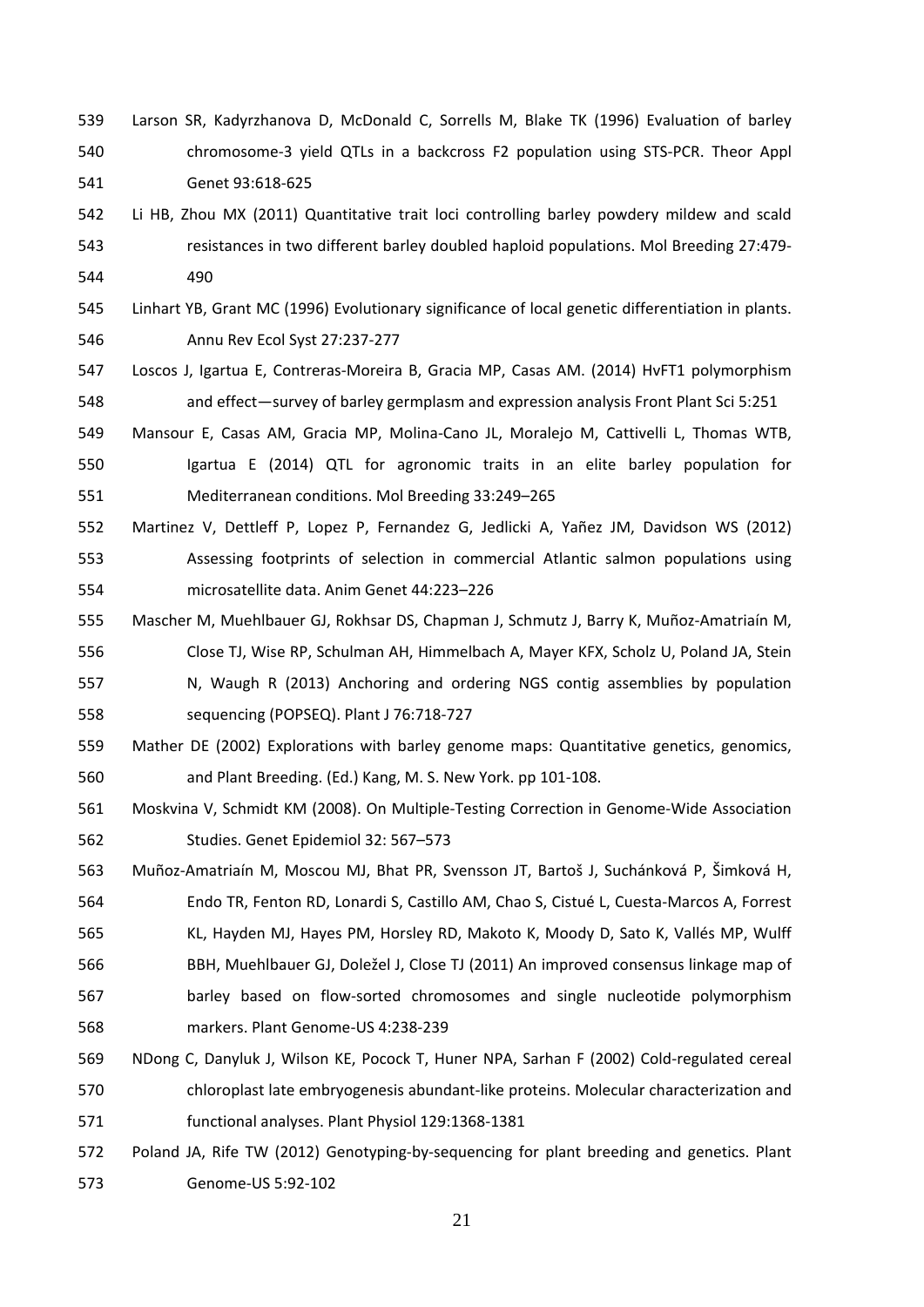- Pozniak CJ, Clarke JM, Clarke FR (2012) Potential for detection of marker–trait associations in durum wheat using unbalanced, historical phenotypic datasets. Mol Breeding 30:1537‐ 1550
- Rae SJ, Macaulay M, Ramsay L, Leigh F, Matthews D, O'Sullivan DM, Donini P, Morris PC, Powell W, Marshall DF, Waugh R, Thomas WTB (2007) Molecular barley breeding. Euphytica 158: 295‐303
- Rollins JA, Drosse B, Mulki MA, Grando S, Baum M, Singh M, Ceccarelli S, von Korff M (2013) Variation at the vernalization genes *Vrn‐H1* and *Vrn‐H2* determines growth and yield stability in barley (*Hordeum vulgare*) grown under dryland conditions in Syria. Theor Appl Genet DOI 10.1007/s00122‐013‐2173‐y
- Romay MC, Butrón A, Ordás A, Revilla P, Ordás B (2012) Effect of recurrent selection on the 585 senetic structure of two broad-based Spanish maize populations. Crop Sci 52:1493-1502
- Roy JK, Smith KP, Muehlbauer GJ, Chao S, Close TJ, Steffenson BJ (2010) Association mapping of spot blotch resistance in wild barley. Mol Breeding 26:243‐256
- Russell JR Ellis RP, Thomas WTB, Waugh R, Provan J, Booth A, Lawrence P, Young G, Powell W (2000) A retrospective analysis of spring barley germplasm development from 591 'foundation genotypes' to currently successful cultivars. Mol Breeding 6:553-568
- Saghai‐Maroof MA, Biyashev RM, Yang GP, Zhang Q, Allard RW (1994) Extraordinarily polymorphic microsatellite DNA in barley: Species diversity, chromosomal locations, and population dynamics. P Natl Acad Sci USA 91:5466‐5470
- Silvar C, Dhif H, Igartua E, Kopahnke D, Gracia MP, Lasa JM, Ordon F, Casas AM (2010) Identification of quantitative trait loci for resistance to powdery mildew in a Spanish barley landrace. Mol Breeding 25:581‐592
- 598 Straub PF, Shen Q, Ho THD (1994) Structure and promoter analysis of an ABA- and stress-regulated barley gene, HVA1. Plant Mol Biol 26:617‐630
- Stuber CW, Moll RH (1972) Frequency changes of isozyme alleles in a selection experiment for grain yield in maize (*Zea mays* L.). Crop Sci 12:337‐340
- Stuber CW, Moll RH, Goodman MM, Schaffer HE, Weir BS (1980) Allozyme frequency changes associated with selection for increased grain yield in maize (*Zea mays* L.). Genetics 95:225‐236

# Stuber CW, Lincoln SE, Wolff DW, Helentjaris T, Lander ES (1992) Identification of genetic factors contributing to heterosis in a hybrid from two elite maize inbred lines using molecular markers. Genetics 132:823‐839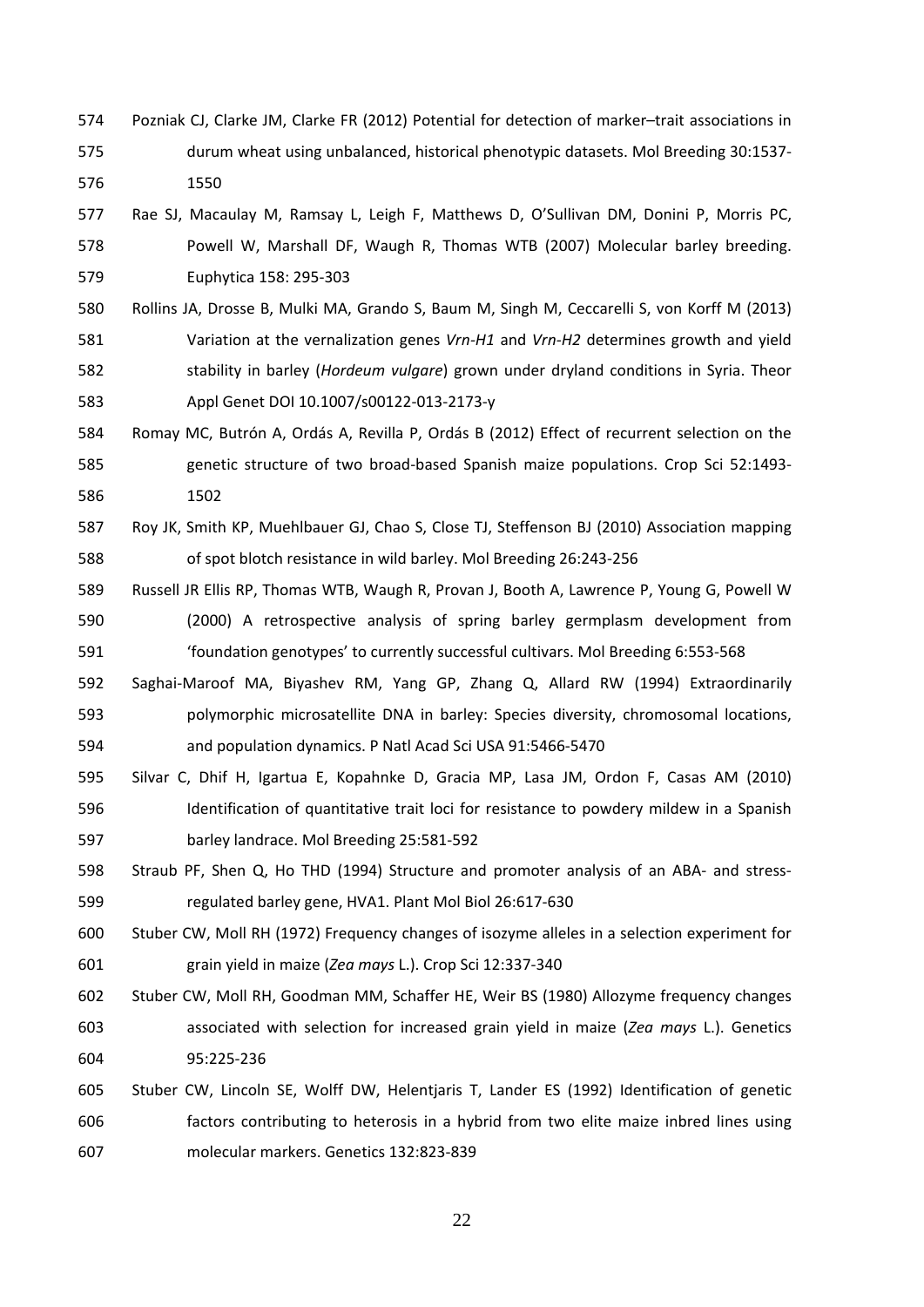Turner A, Beales J, Faure S, Dunford RP, Laurie DA (2005) The pseudo‐response regulator *Ppd‐ H1* provides adaptation to photoperiod in barley. Science 310:1031‐1034 Varshney RK, Marcel TC, Ramsay L, Russell J, Röder MS, Stein N, Waugh R, Langridge P, Niks RE, Graner A (2007a) A high density barley microsatellite consensus map with 775 SSR loci. Theor Appl Genet 114:1091‐1103 Varshney RK, Langridge P, Graner A (2007b) Application of genomics to molecular breeding of wheat and barley. Advances in Genetics. 58:121‐155 von Korff M, Grando S, This D, Baum M, Ceccarelli S (2008) Quantitative trait loci (QTL) associated with agronomic performance of barley under drought. Theor Appl Genet 117:653‐669 Wiener P, Edriss MA, Williams JL, Waddington D, Law A, Woolliams JA, Gutiérrez‐Gil B (2011) Information content in genome‐wide scans: concordance between patterns of genetic differentiation and linkage mapping associations. BMC Genomics 12:65. Wisser RJ, Balint‐Kurti PJ, Holland JB (2011) A novel genetic framework for studying response to artificial selection. Plant Genetic Resources: Characterization and Utilization. 9 (2):281‐283 Wisser RJ, Murray SC, Kolkman JM, Ceballos H, Nelson RJ (2008) Selection mapping of loci for quantitative disease resistance in a diverse maize population. Genetics 180:583‐599 Wu TD, Watanabe CK (2005) GMAP: a genomic mapping and alignment program for mRNA and EST sequences. Bioinformatics 21:1859‐75Zhan H, Xu S (2011) Generalized linear mixed model for segregation distortion analysis. BMC Genetics 12:97 Zhan H, Xu S (2011) Generalized linear mixed model for segregation distortion analysis. BMC Genetics 12:97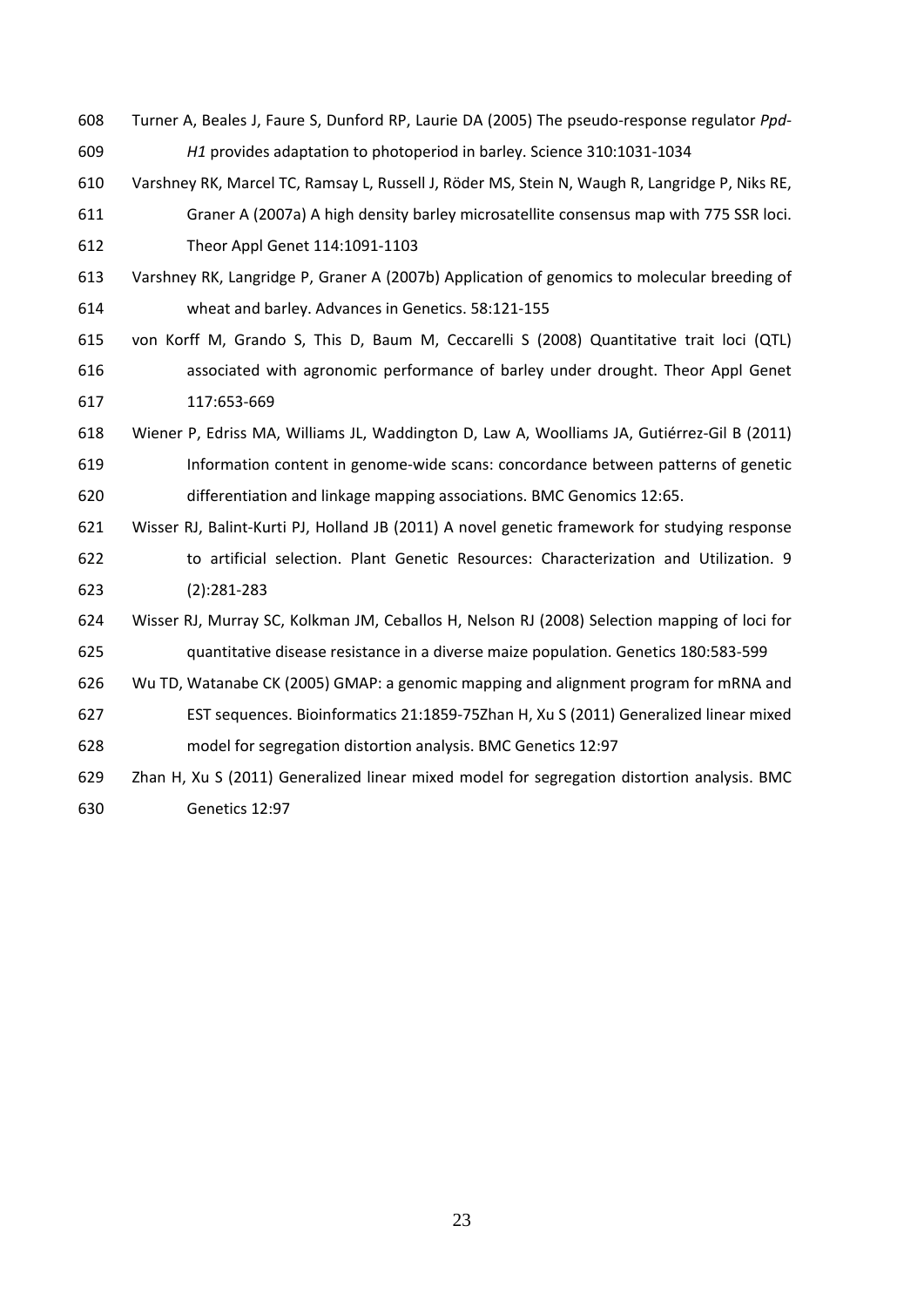Cross 93Z074Cross 96V738 Cross 97L058 Overall Number percentage Generationn Year size of lines Year size of lines Year size of lines of O×P lines Generation size Number of lines Year Generation size Number of lines Year Generation size

20082 396 1999 13002 300 2000 4873 144 2.2

1200 55 2000 286 12 2001 1201 75 5.3

305 15 2001 149 12 2002 300 23 6.6

453 28 02‐03 162 36 03‐04 683 16 6.2

120 24 03‐04 60 27 2004 120 9 20.0

53 15 2004 31 22 2005 64 8 30.4

631**Table 1.** Selection history of the lines derived from three crosses between parents Orria and Plaisant in the Spanish barley breeding program.

2 *igenerations including lines from only one site (Zaragoza)* 632

1996

1997

1998

99‐00

00‐01

01‐02

3 <sup>\*\*</sup>joint program: from F6 on, lines selected independently up to F5 at all program sites (3 or 4) were tested jointly in field trials. 633

634

F3 \*

F4 \*

F5 \*

F6 \*\*

F7 \*\*

F8 \*\*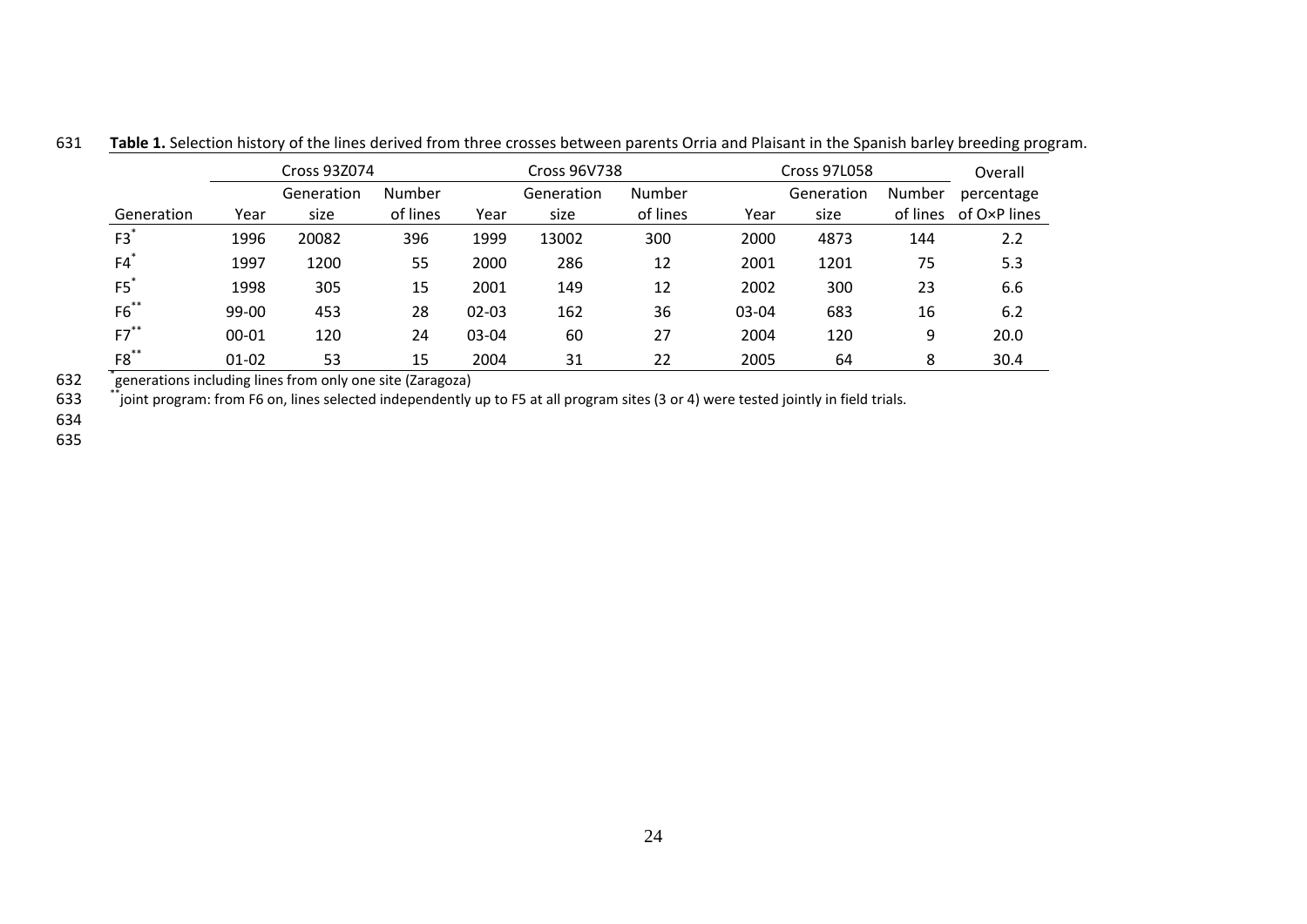636 **Table 2.** SSR and flowering time gene markers used to analyze the F2 populations and the F8 lines, number of genotypes at each marker locus, and Chi‐ squared probability calculated for the observed allelic frequencies (probability of being originated from random assortment of alleles in absence of 637638 selection).  $\mathcal{L}_{\mathcal{A}}$ 

|                        |      | 93Z074-F2 |       |          |         | 96V738-F2 |          |         | F8 lines |          |                |
|------------------------|------|-----------|-------|----------|---------|-----------|----------|---------|----------|----------|----------------|
| Marker                 | Chr. | $cM^*$    | Orria | Plaisant | P-value | Orria     | Plaisant | P-value | Orria    | Plaisant | $P$ -value $†$ |
| <b>Bmac0399</b>        | 1H   | 28.9      | 113   | 91       | 0.1235  |           |          |         | 37       | 39       | 0.8711         |
| <b>Bmag0211</b>        | 1H   | 60.4      | 78    | 126      | 0.0008  |           |          |         | 42       | 32       | 0.4111         |
| HvM20                  | 1H   | 66.3      | 93    | 103      | 0.4751  |           |          |         | 36       | 40       | 0.7456         |
| <b>Bmac0032</b>        | 1H   | 73.7      | 80    | 124      | 0.0021  |           |          |         | 33       | 43       | 0.4173         |
| WMC1E8                 | 1H   | 131.9     | 107   | 97       | 0.4838  | 141       | 119      | 0.1724  | 52       | 26       | 0.0037         |
| HvM36                  | 2H   | 31.0      | 102   | 102      | 1.0000  |           |          |         | 39       | 39       | 1.0000         |
| PpdH1                  | 2H   | 25.1      | 107   | 97       | 0.4838  |           |          |         | 36       | 34       | 0.8660         |
| <b>Bmac0132</b>        | 2H   | 67.0      | 93    | 111      | 0.2076  | 125       | 133      | 0.6184  | 56       | 22       | 0.0065         |
| <b>Bmag0378</b>        | 2H   | 76.1      | 99    | 105      | 0.6744  | $np^*$    | np       |         | 24       | 54       | 0.0163         |
| HvM54                  | 2H   | 122.4     | 102   | 102      | 1.0000  |           |          |         | 46       | 32       | 0.2623         |
| <b>Bmag0006</b>        | 3H   | 50.1      | 97    | 105      | 0.5735  | 142       | 116      | 0.1055  | 70       | 8        | < 0.0001       |
| <b>Bmag0136</b>        | 3H   | 52.1      | 98    | 106      | 0.5754  | 140       | 120      | 0.2148  | 70       | 8        | < 0.0001       |
| <b>Bmag0225</b>        | 3H   | 75.5      | 93    | 111      | 0.2076  |           |          |         | 34       | 44       | 0.4233         |
| <b>Bmag0013</b>        | 3H   | 113.7     | 109   | 87       | 0.1161  | 136       | 124      | 0.4568  | 52       | 26       | 0.0374         |
| Hv13GEIII <sup>Y</sup> | 3H   | 130.0     | 105   | 93       | 0.3938  | 126       | 134      | 0.6198  | 58       | 20       | 0.0023         |
| HvM40                  | 4H   | 22.4      | 100   | 104      | 0.7794  |           |          |         | 50       | 28       | 0.0782         |
| <b>Bmag0384</b>        | 4H   | 57.5      | 99    | 101      | 0.8875  | 148       | 112      | 0.0256  | 52       | 26       | 0.0374         |
| HvM03                  | 4H   | 58.3      | 100   | 104      | 0.7794  | 144       | 114      | 0.0618  | 58       | 20       | 0.0023         |
| <b>Bmag0353</b>        | 4H   | 65.0      | 99    | 105      | 0.6744  | 144       | 114      | 0.0618  | 53       | 25       | 0.0250         |
| EBmac0701              | 4H   | 96.2      | 104   | 98       | 0.6729  |           |          |         | 48       | 28       | 0.1047         |
| HvM67                  | 4H   | 120.5     | 105   | 99       | 0.6744  |           |          |         | 41       | 35       | 0.6265         |
| <b>HvBAMY</b>          | 4H   | 133.3     | 113   | 87       | 0.0660  |           |          |         | 40       | 36       | 0.7456         |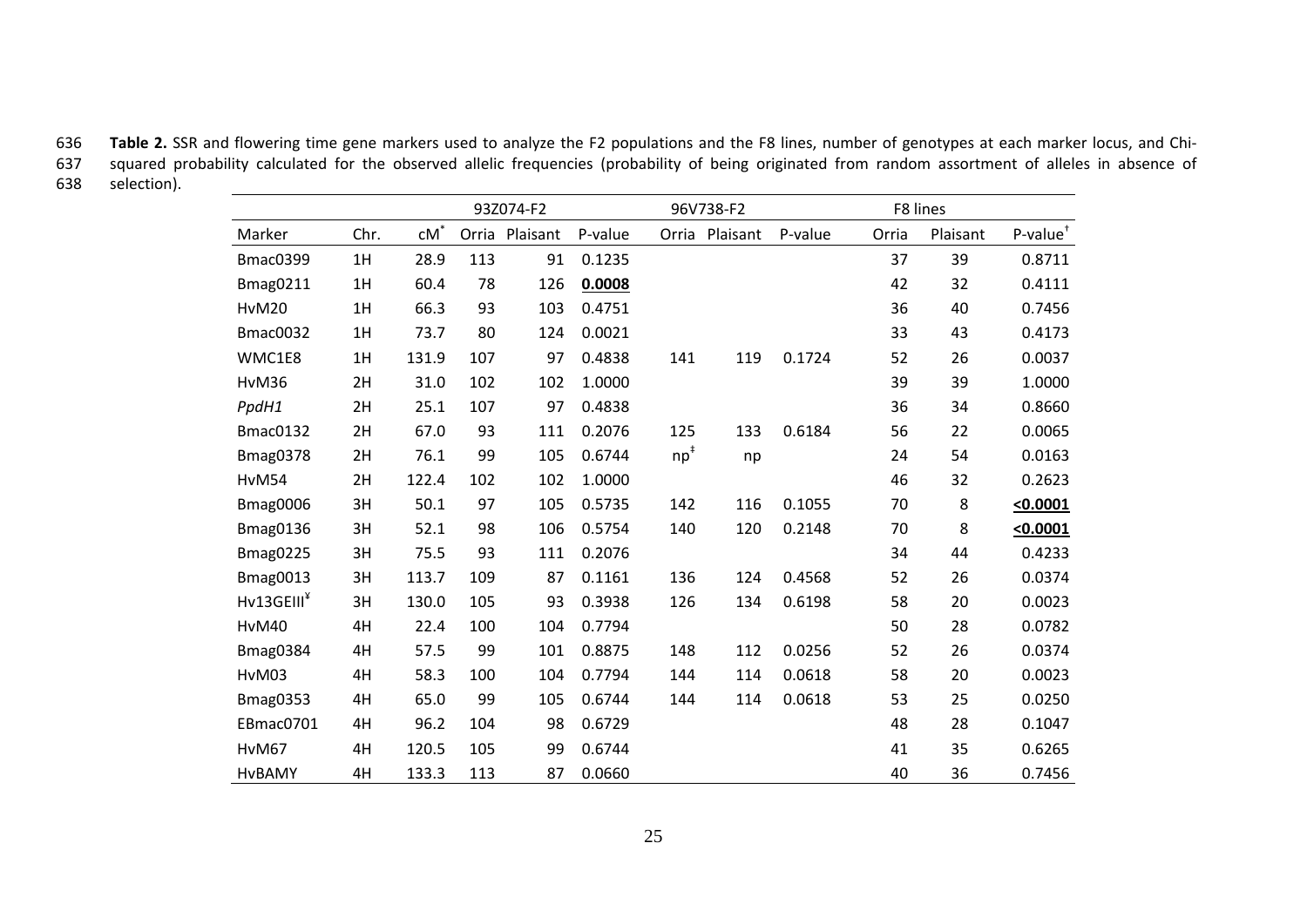| VrnH1           | 5H | 131.1 | 108 | 92  | 0.2579 | 127 | 113 | 0.3662 | 66 | 4  | < 0.0001 |
|-----------------|----|-------|-----|-----|--------|-----|-----|--------|----|----|----------|
| <b>Bmag0173</b> | 6H | 57.8  | 104 | 100 | 0.7794 | 152 | 108 | 0.0064 | 58 | 20 | 0.0023   |
| <b>Bmag0009</b> | 6H | 62.2  | 90  | 110 | 0.1573 |     |     |        | 52 | 30 | 0.0858   |
| EBmac0806       | 6H | 75.5  | 119 | 85  | 0.0173 | 139 | 107 | 0.0413 | 56 | 20 | 0.0035   |
| <b>Bmag0206</b> | 7H | 15.3  | 101 | 103 | 0.8886 |     |     |        | 38 | 40 | 0.8728   |
| GBM1116         | 7н | 50.6  | 95  | 107 | 0.3985 |     |     |        | 42 | 28 | 0.2367   |
| <b>Bmag0120</b> | 7H | 97.0  | 95  | 107 | 0.3985 |     |     |        | 34 | 42 | 0.5164   |
| Bmac0156        | 7н | 136.4 | 105 | 99  | 0.6744 |     |     |        | 44 | 30 | 0.2498   |

\* Position in cM of the SSR markers according to Varshney et al. (2007a) and of flowering genes *PpdH1, and VRNH1* according to Muñoz‐Amatriain et al. (2011). 640

 $1$   $^{-1}$  Chi-squared probability actually calculated for the allelic frequencies multiplied by 0.5, as the probability for one allele at a specific locus is almost completely conditioned 641

642by the other allele, in genotypes close to total homozygosity. A Bonferroni correction was applied to estimate the appropriate threshold for each set, considering that either

643 30 or 12 markers were tested. Thus, the 0.05 threshold were actually 0.00167 for the F8 lines and for the cross 93Z074, and 0.0042 for cross 96V738. Significant markers are 644highlighted in bold type.

 $5<sup>†</sup>$  np, marker not polymorphic in this cross. 645

<sup>¥</sup> Hv13GEIII was located approximately at 130 cM, 21 cM left of HvM70 in Silvar et al. (2010); HvM70 maps at 150.6 cM according to Varshney et al. (2007a). 646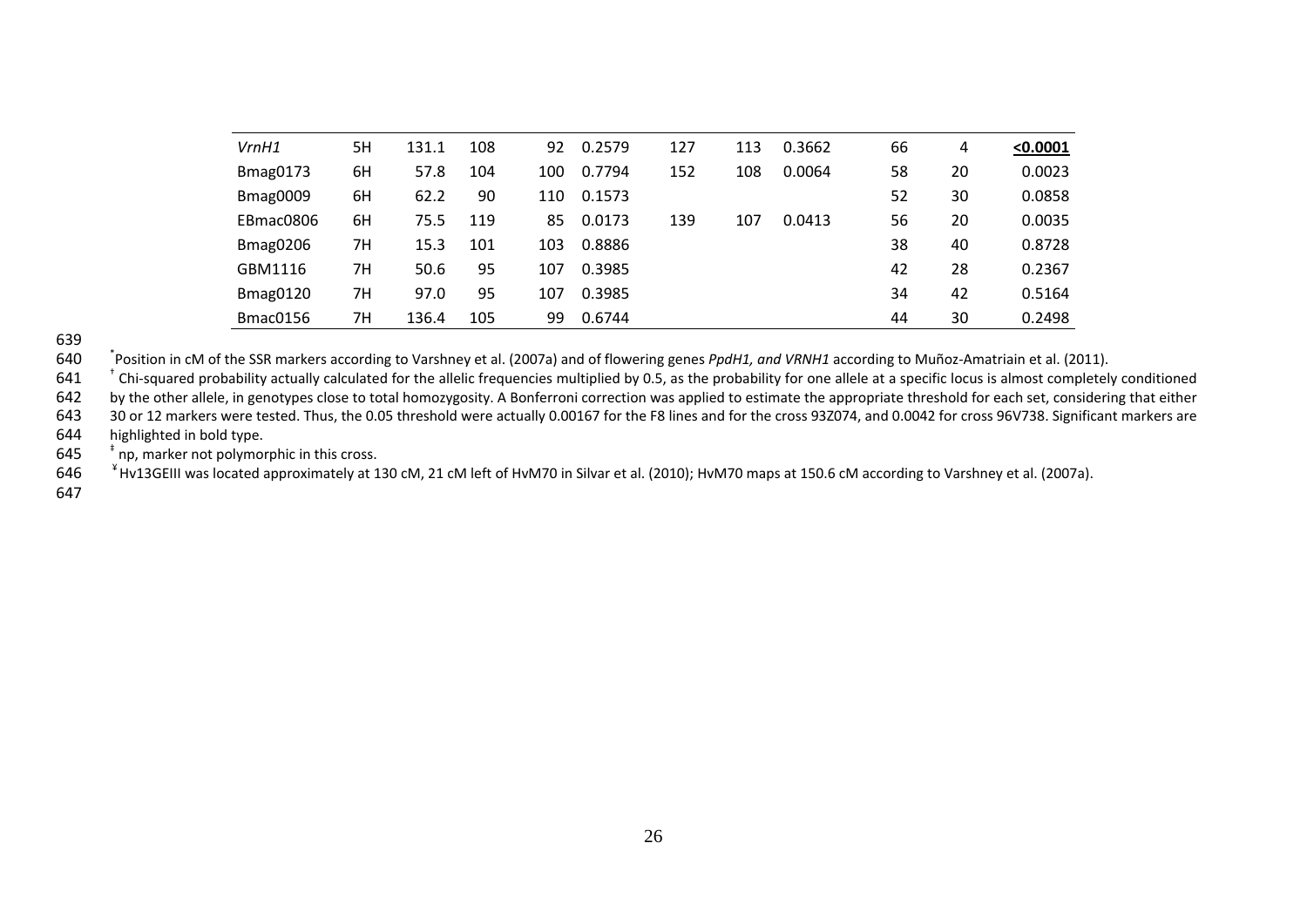648 **Table 3.** Number of GBS markers with genetic positions in the barley physical map. Total 649 number and number of markers left after removal of most conspicuous double recombinants (rightmost column).

| Chromosome | <b>SNP</b> | <b>PAV</b> | Total | Total after removing |  |  |
|------------|------------|------------|-------|----------------------|--|--|
|            |            |            |       | double recombinants  |  |  |
| 1H         | 195        | 281        | 476   | 307                  |  |  |
| 2H         | 199        | 323        | 522   | 322                  |  |  |
| 3H         | 233        | 359        | 592   | 415                  |  |  |
| 4H         | 152        | 187        | 339   | 214                  |  |  |
| 5H         | 161        | 246        | 407   | 266                  |  |  |
| 6H         | 138        | 251        | 389   | 285                  |  |  |
| 7H         | 295        | 500        | 795   | 563                  |  |  |
| Total      | 1373       | 2147       | 3520  | 2372                 |  |  |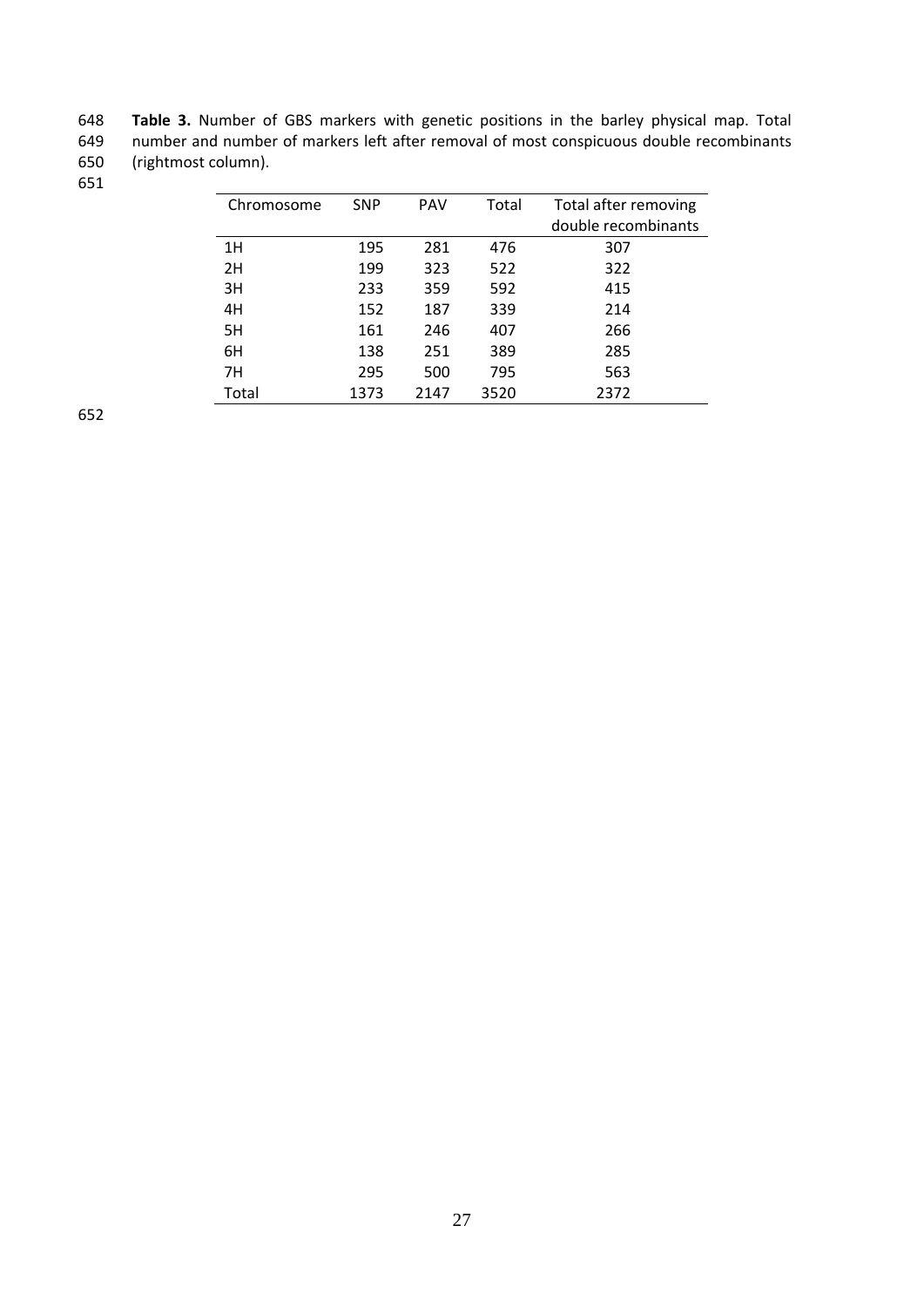653 **Table 4.** Markers chosen to relate the selection footprints found in this work with QTLs and 654 segregation distortion identified in the RIL population of the same cross (Mansour et al. 2014). 655 Markers were positioned *in silico* in the barley physical map. The final column includes number 656 tags for these markers in Fig. 1.

|                                                                                                                                                                                                                                                                                                                                               | Favorable                                       |         | no. on             |
|-----------------------------------------------------------------------------------------------------------------------------------------------------------------------------------------------------------------------------------------------------------------------------------------------------------------------------------------------|-------------------------------------------------|---------|--------------------|
|                                                                                                                                                                                                                                                                                                                                               |                                                 |         | Fig. 1             |
| Grain yield                                                                                                                                                                                                                                                                                                                                   | O/P                                             | 42.77   | $\mathbf{1}$       |
| Departure from 1:1 ratio <sup>¥</sup>                                                                                                                                                                                                                                                                                                         | P                                               | 47.34   | $\overline{2}$     |
| Departure from 1:1 ratio                                                                                                                                                                                                                                                                                                                      | P                                               | 48.37   | 3                  |
| Departure from 1:1 ratio                                                                                                                                                                                                                                                                                                                      | P                                               | 48.37   | 4                  |
| Departure from 1:1 ratio                                                                                                                                                                                                                                                                                                                      | P                                               | 48.37   | 5                  |
| Departure from 1:1 ratio                                                                                                                                                                                                                                                                                                                      | P                                               | 51.18   | 6                  |
| Departure from 1:1 ratio                                                                                                                                                                                                                                                                                                                      | P                                               | 54.23   | 7                  |
| Plant height (heading date)                                                                                                                                                                                                                                                                                                                   | P                                               | 22.17   | 8                  |
| Plant height                                                                                                                                                                                                                                                                                                                                  | O                                               | 49.50   | 9                  |
| Grain yield                                                                                                                                                                                                                                                                                                                                   | O/P                                             | 62.68   | 10                 |
| Grain yield                                                                                                                                                                                                                                                                                                                                   | O/P                                             | 64.87   | 11                 |
| Grain yield                                                                                                                                                                                                                                                                                                                                   | O/P                                             | 66.11   | 12                 |
| Plant height, 1K grain weight                                                                                                                                                                                                                                                                                                                 | P, O                                            | 52.19   | 13                 |
| Departure from 1:1 ratio                                                                                                                                                                                                                                                                                                                      | P                                               | 83.46   | 14                 |
| Departure from 1:1 ratio                                                                                                                                                                                                                                                                                                                      | P                                               | 87.70   | 15                 |
| 1K grain weight                                                                                                                                                                                                                                                                                                                               | O                                               | 112.33  | 16                 |
| Grain yield (heading date)                                                                                                                                                                                                                                                                                                                    | O                                               | 126.13  | 17                 |
| Plant height                                                                                                                                                                                                                                                                                                                                  | O                                               | 52.20   | 18                 |
| 1K grain weight                                                                                                                                                                                                                                                                                                                               | O                                               | 66.78   | 19                 |
| Grain yield (heading date)                                                                                                                                                                                                                                                                                                                    | O                                               | 40.51   | 20                 |
| Grain yield (heading date)                                                                                                                                                                                                                                                                                                                    | O                                               | 48.94   | 21                 |
| Grain yield (heading date)                                                                                                                                                                                                                                                                                                                    | O                                               | 54.39   | 22                 |
| Plant height                                                                                                                                                                                                                                                                                                                                  | O                                               | 70.96   | 23                 |
| Plant height                                                                                                                                                                                                                                                                                                                                  | O                                               | 71.03   | 24                 |
| Marker<br>11_10275<br>11 21000<br>11 21357<br>11_10833<br>11_21312<br>11 10324<br>11_20997<br>PpdH1<br>11_11505<br>$11\_10265$ <sup>†</sup><br>$12\_31020^+$<br>12 31021<br>11 10379<br>11 20765<br>11_11398<br>$11\_21210^+$<br>VrnH1<br>$12\_10910^+$<br>11 21469 <sup>+</sup><br>12_30065+<br>11 20074<br>11 11014<br>11 11145<br>11 20460 | QTL<br>$A_{\text{total}} = 1.64 \times 10^{12}$ | allele* | $\mathsf{CM}^\Psi$ |

† 658 Markers derived from Muñoz‐Amatriain et al. (2011), unmapped but corresponding to QTL regions in

659 Mansour et al. (2014)

660 \* These SNP markers indicated a peak of distorted segregation in the RIL population (Fig 3S in Mansour 661 et al. 2014).

662 \* O=Orria, P=Plaisant, according to the results of Mansour et al. (2014). O/P means that the QTL was 663 related to genotype-by-environment interaction for that trait.

664  $\psi$  position on the barley physical map (IBSC 2012).